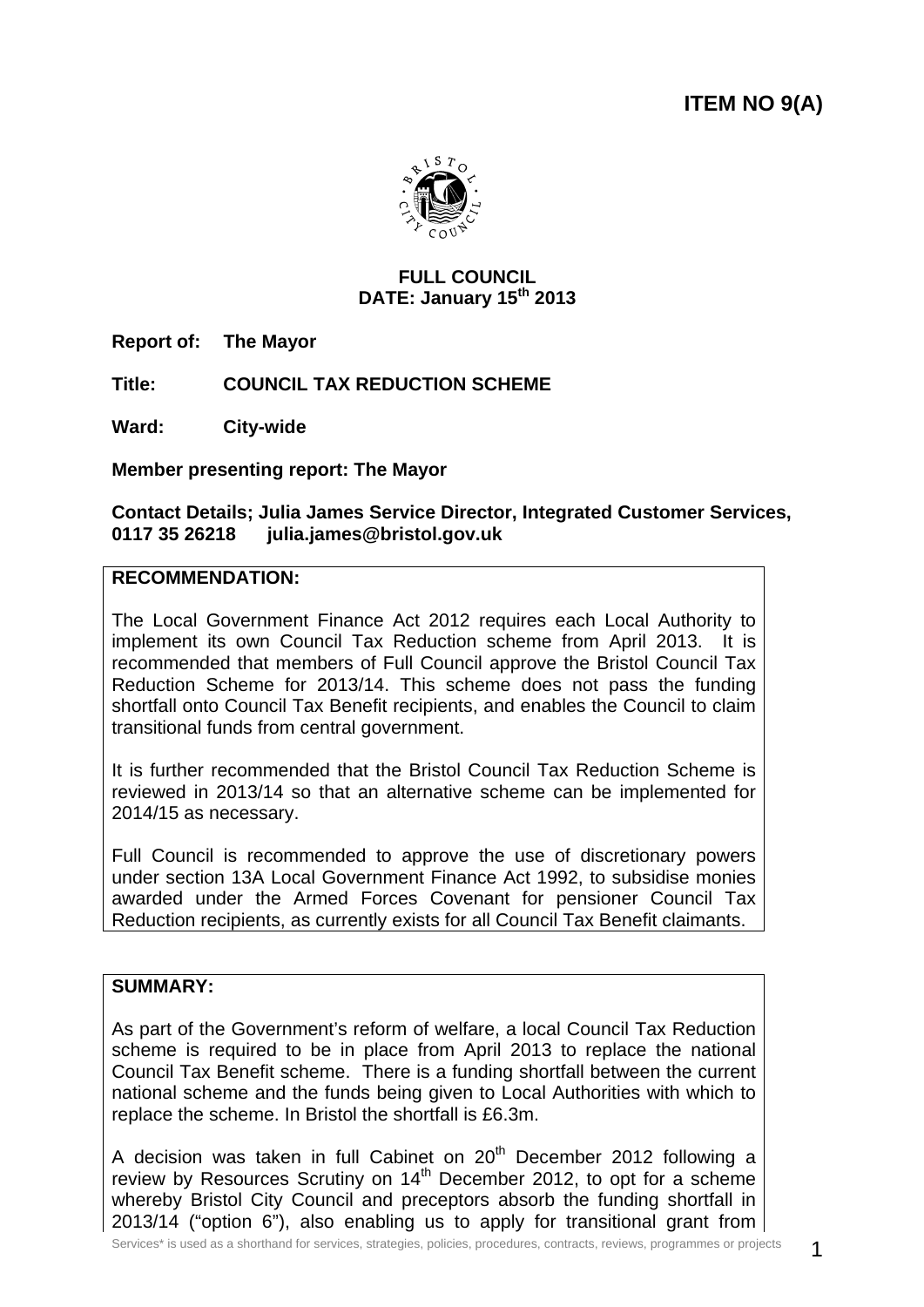Government.

A full review will be carried out in 2013/14 so that an alternative scheme may be put in place for 2014/15 and onwards.

A decision was taken by Cabinet (July  $26<sup>th</sup> 2012$ ) to use discretionary powers to tax second and empty properties to help meet the costs of any new scheme, and is expected to raise £2.5m.

The significant issues in the report are:

- A scheme has to be agreed by Full Council by  $31<sup>st</sup>$  January 2013 or a default scheme will be imposed. The full cost of a default scheme to Bristol and its preceptors is £6.3m.
- There is a significant funding shortfall between the current national scheme and funds being given for a new localised scheme.
- The options possible ranged from passing the cost of the shortfall onto current benefit recipients, sharing the shortfall between the Council and recipients, or Bristol City Council absorbing the shortfall completely.
- Some of the shortfall is being met by taxing empty and second properties with new discretionary powers.
- Government has imposed various restrictions on new schemes including not passing any costs on to low income pensioners. In order to be able to apply for transitional grant, further restrictions have been imposed.
- Passing on the shortfall to low income recipients who are already facing various other welfare reform benefit changes is a high risk strategy both socially and economically. The costs to the Council of administering and collecting tax from low income citizens are high and uncertain.
- Any scheme can be changed annually. A review will be carried out in 2013/14 with regard to 2014/15 onwards when the impact of welfare reform in Bristol, and experience of other Local Authorities' Council Tax Reduction schemes will be clearer.

# **1. Policy**

1.1 The Welfare Reform Act 2012 is the most significant change to the Welfare system in decades and will transform the current benefits system across England and Wales. Its aims are to simplify the administration of welfare benefits, ensure that work pays better than benefits, and reduce the cost of the welfare budget. The Government expects Welfare Reform to reduce the overall benefits bill by £18 billion by 2014/15. On a pro rata basis, that suggests that Bristol residents will lose £125m overall, with a consequent impact on individual and household incomes as well as on the economy of the city. Bristol City Council is taking a holistic view of welfare reform, because of the cumulative impact on citizens, communities and the city economy.

1.2 The Welfare Reform Act 2012 includes the abolition of the current national Council Tax Benefit scheme (CTB) 1993, to be replaced by a local Council Tax Reduction (CTR) scheme, to be designed and implemented by each Local Authority. Expenditure will be reduced as part of the Government's plans to reduce the national welfare bill and contribute to the budget deficit reduction.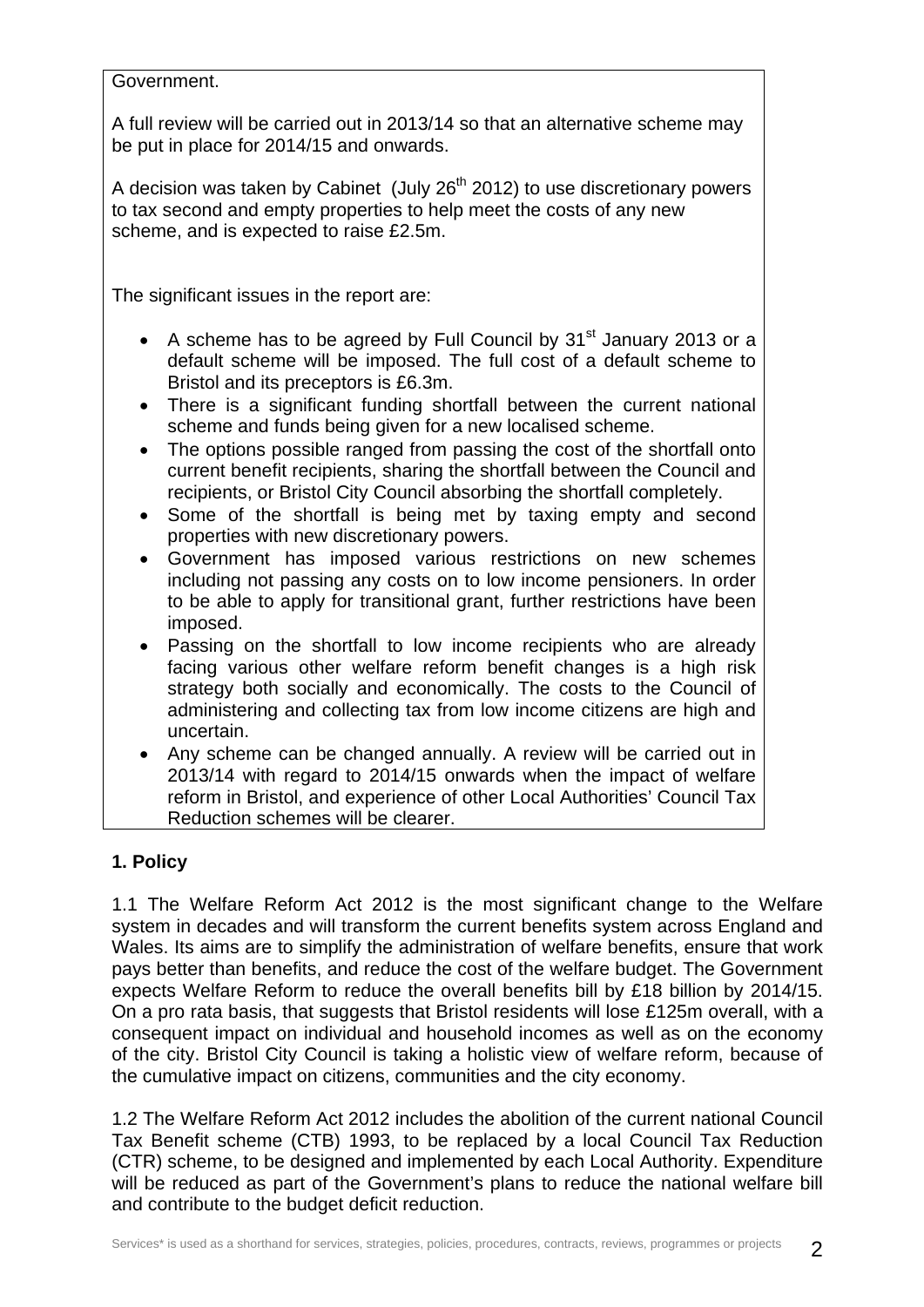1.3 The Local Government Finance Bill 2012 received Royal Assent in November 2012 with provision for the establishment of local Council Tax Reduction schemes with effect from 1 April 2013. Schemes are to be seen as a Council Tax discount not a benefit. The Act also includes provisions for an independent national review of CTR schemes by 2015 to consider the impact on localism, and to make recommendations regarding whether schemes should be brought within Universal Credit.

1.4 In parallel with this legislation, the Local Government Finance Act 2012 gives authorities the discretionary power to charge owners of second properties and empty homes more Council Tax than currently. It was agreed at 26 July 2012 Cabinet meeting that Bristol City Council will increase Council tax on second and empty homes, and that the funds raised are to be used against the shortfall in CTR funding.

1.5 A scheme must be agreed by 31 January 2013 or the government will impose the "default scheme", which is effectively the national scheme currently in place, but Bristol City Council would have to pay the benefit itself, rather than full government funding as now. The full cost of this to Bristol and its preceptors is approximately £6.3m, making it imperative that the Council has an agreed scheme by 31 January 2013 for implementation 1 April 2013.

1.6 The funding shortfall for the new scheme for Bristol City Council and its preceptors means that the decision is to either absorb the funding shortfall with the financial pressures that will create, or to pass on the shortfall to working age claimants who by their very nature are already on low incomes. If the shortfall is passed on, because of the expected level of bad debt, costs of administration and collection, loss of transitional grant etc, there will be at least a cost of £2.8m in 2013/14 for the Council. If the Council does not pass on the costs of the shortfall to claimants and fully funds the scheme, the maximum cost is £3.7m (assuming a Council Tax rise of 1.99%). The approach taken when considering options was to replicate existing Council Tax Benefit structures to minimise risk to recipients and the Council.

1.7 Government encouraged Councils in the short term, to consider the use of existing systems and processes in addition to currently available data in scheme design. All scheme options replicated existing Council Tax Benefit scheme structures and processes but had additional elements to consider funding options, treatment of vulnerable groups as well as new 'features' to promote work incentive and fairness. In developing a policy, there were a range of prescribed requirements built into the legislation, such as the protection of low income pensioners and supporting the principles of Welfare Reform so that schemes encourage and support work for benefit claimants.

1.8 The Government did not prescribe protection for or define vulnerable groups for the purposes of local schemes. Councils are required though to have regard to the following existing statutory duties:

- Child Poverty Act 2010
- Disabled Persons Act (Services, Consultation & Representation) Act 1986, and the Chronically Sick and Disabled Persons Act 1970
- The Housing Act 1996 and duty to prevent homelessness
- Equalities Act 2010
- Armed Forces Covenant 2011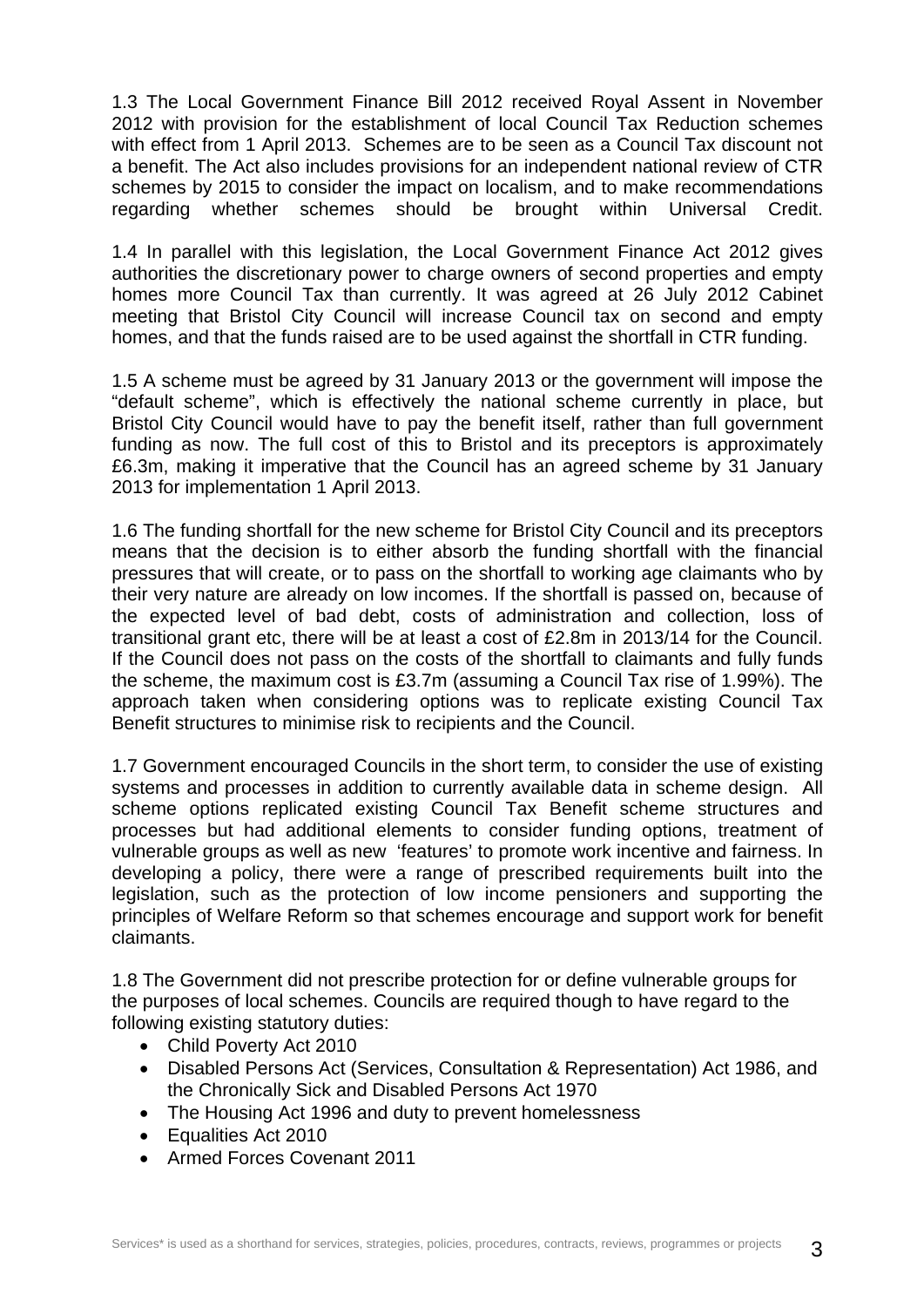1.9 It is recommended that the Council agrees to use discretionary powers under section 13A Local Government Finance Act 1992, to subsidise monies awarded under the Armed Forces Covenant over and above the statutory disregard of £10 per week for pensioners. This is contained within existing budget arrangements and will ensure equal treatment of war and war widows' payments/pensions for pensioners and people of working age. If not approved, this would disadvantage around 58 households within Bristol. The nationally prescribed Council Tax Reduction pension age scheme and default scheme regulations do not allow similar consideration or provision but will be provided for within Bristol's local Council Tax Reduction scheme for working age people.

1.10 Councils were required to;

- Consult any major precepting authority which has the power to issue a precept to it
- Publish a draft scheme in such a manner it thinks fit and
- Consult with such other persons as it considers likely to have an interest in the operation of the scheme

Bristol City Council has consulted the precepting authorities, published a draft scheme and consulted widely.

## **2. Consultation**

2.1 A thorough and robust approach to consultation was adopted in order to take account of public opinion regarding the council's choices in addressing the shortfall in government funding for the new scheme. Considerations have also been made to marginalise the potential challenges regarding equalities, transparency and legal issues. The approach and design of consultation was determined in accordance with the Local Government Finance Act 2012, Government 'Best Practice' guidelines, Bristol City Council policy and advice from the Corporate Communications and **Consultation** team.

2.2 A consultation meeting was held with precepting authorities (Avon & Somerset Police and Crime Commissioner and Avon Fire Authority) as legally required, as well as with voluntary organisations, charities and Housing Associations. 2.3 Public consultation lasted initially from August to October 2012, and consisted of surveys to a sample of benefit recipients, the citizen's panel and an open survey. Open sessions were held at community halls, and workshops were held at the Council House. Full information was on the Council's web site. Surveys were both on line and via paper. Adverts and information were placed in libraries, GPs surgeries and via radio. Further consultation was held in November following the government's announcement of a transitional grant available subject to particular rules, which had not at that point been consulted on.

2.4 Equalities monitoring questions were asked in each of the surveys to ensure that we heard the views of all of Bristol's communities. The surveys achieved a good response from Bristol's equalities communities.

2.5 Internal Consultation was held with colleagues in connected departments (Strategic Housing, Landlord Services, Finance) as well as with the Welfare Reform Board, the Communications & Consultation team and internal business partners.

2.6 Resources Scrutiny reviewed the draft Cabinet report on 14<sup>th</sup> December 2012, that was subsequently approved on  $20<sup>th</sup>$  December 2012. Their view was that option 6 (a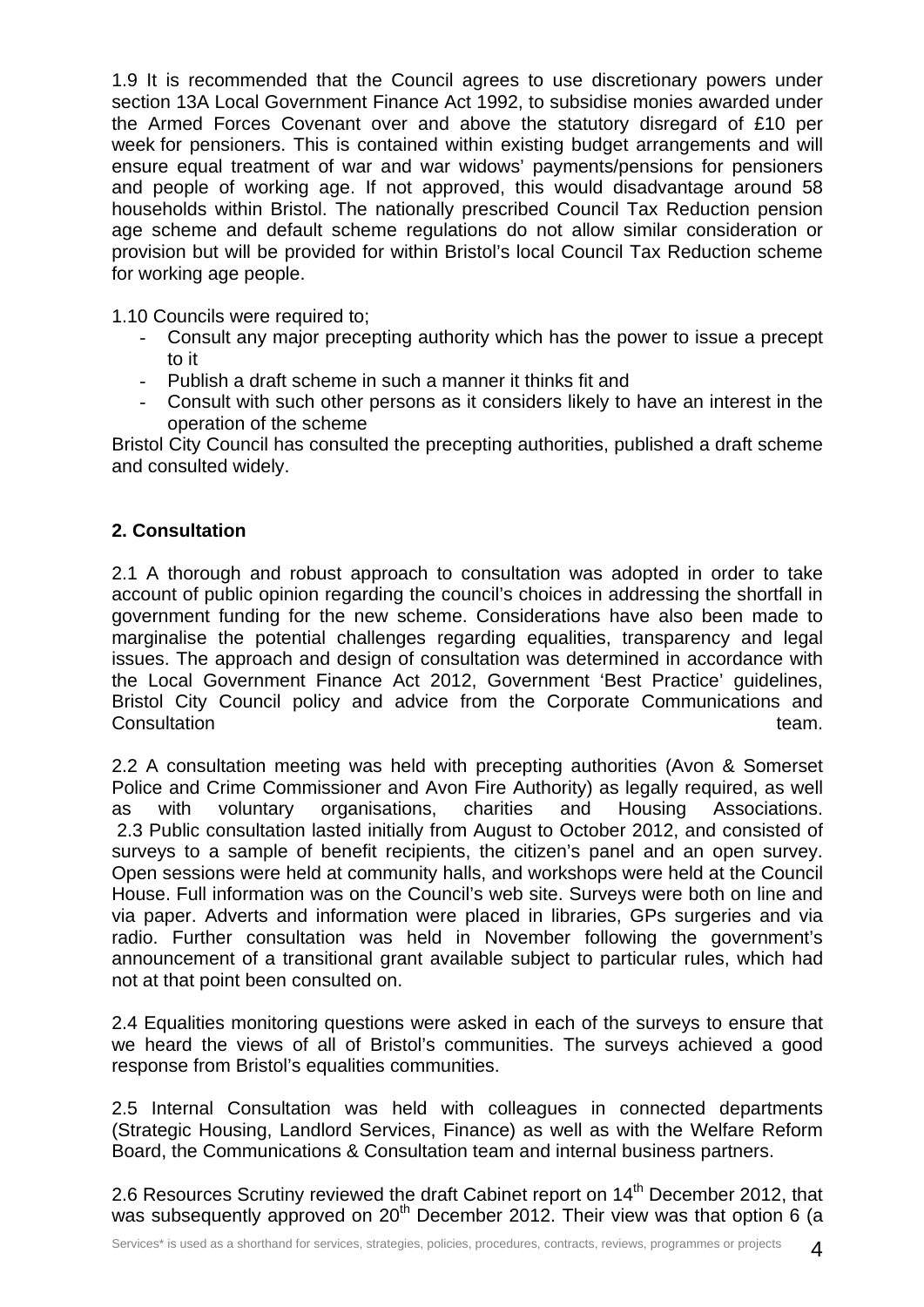fully funded scheme that qualifies for the transitional grant and the recommended scheme now proposed) was the best option for 2013/14.

2.7 Please see appendix two (Equalities Monitoring Statement) which gives further details of the consultation held and results.

#### **3. Context**

3.1 Bristol City Council currently pays around £40m each year in CTB to around 45,000 claimants, supporting 1 in 4 Bristol households. Approximately 28,000 (63%) of recipients are of working age representing around 53% of expenditure. Approximately 17,000 (37%) are of pensionable age representing 47% of expenditure.

3.2 The Council is currently reimbursed in full by the Department for Works and Pensions for any CTB correctly awarded. CTB is currently demand led expenditure, with no financial implications for Bristol and its preceptors.

3.3 The new CTR scheme will be funded by a fixed grant that is lower than the current value of existing CTB payments. In late December 2012 the Department of Communities and Local Government provided final figures of grant funding to be made available to Local Authorities. This grant is higher than was originally indicated, primarily due to the larger share of total available grant received by Bristol in 2011/12 when compared to 2010/11 being taken into consideration in the 2013/14 settlement. The total grant distribution to Bristol City Council and its preceptors for 2013/14 is estimated to be £35.5m, with £30.2m going to Bristol. This forecast does not include any allowance for growth in CTB claims but actually reflects an expectation of reduction. This means in real terms, the funding reduction for the new scheme is 15% less than the actual cost of continuing with the existing CTB scheme. Any funding shortfall for growth in claims will have to be met by the Council and its preceptors. A 2% future allowance for the expected growth was included in calculating the cost of scheme design options.

3.4 In order to inform the cost of a local scheme and assist scheme design options, the following assessment was made of the cost to continue the current CTB scheme. The updated equivalent cost calculation for CTB in 2013/14 allowing for a 2% growth in future claims and potential Council Tax rise of 1.99% would be £41.8m. This means a new CTR scheme would need to cost £6.3m less to balance back to the expected grant of £35.5m. The £6.3m cost will be offset by new income from changes to some discounts and exemptions for empty properties from April 2013, estimated at £2.5m. This means the net difference in funding a local CTR scheme and the grant available would be £3.8m. (Scheme design options were originally developed to reflect a £5m shortfall in funding based on a calculation as at July 2012 and an assumed 2.5% Council Tax increase and approved for public consultation at 26 July 2012 Cabinet meeting).

3.5 The Government announced on 16 Oct 2012, that a one off transitional grant for 2013/14 only would be available to Local Authorities who demonstrate their new local scheme complies with newly announced 'good practice' criteria. Local Authorities can only apply for this grant after the 31 Jan 2013. If Bristol adopts the recommended compliant scheme it is expected to receive a one off grant of £0.8m in year 1.

3.6 The qualifying criteria for the grant includes (a) ensuring that those who would be entitled to 100% support under current CTB arrangements pay between zero and no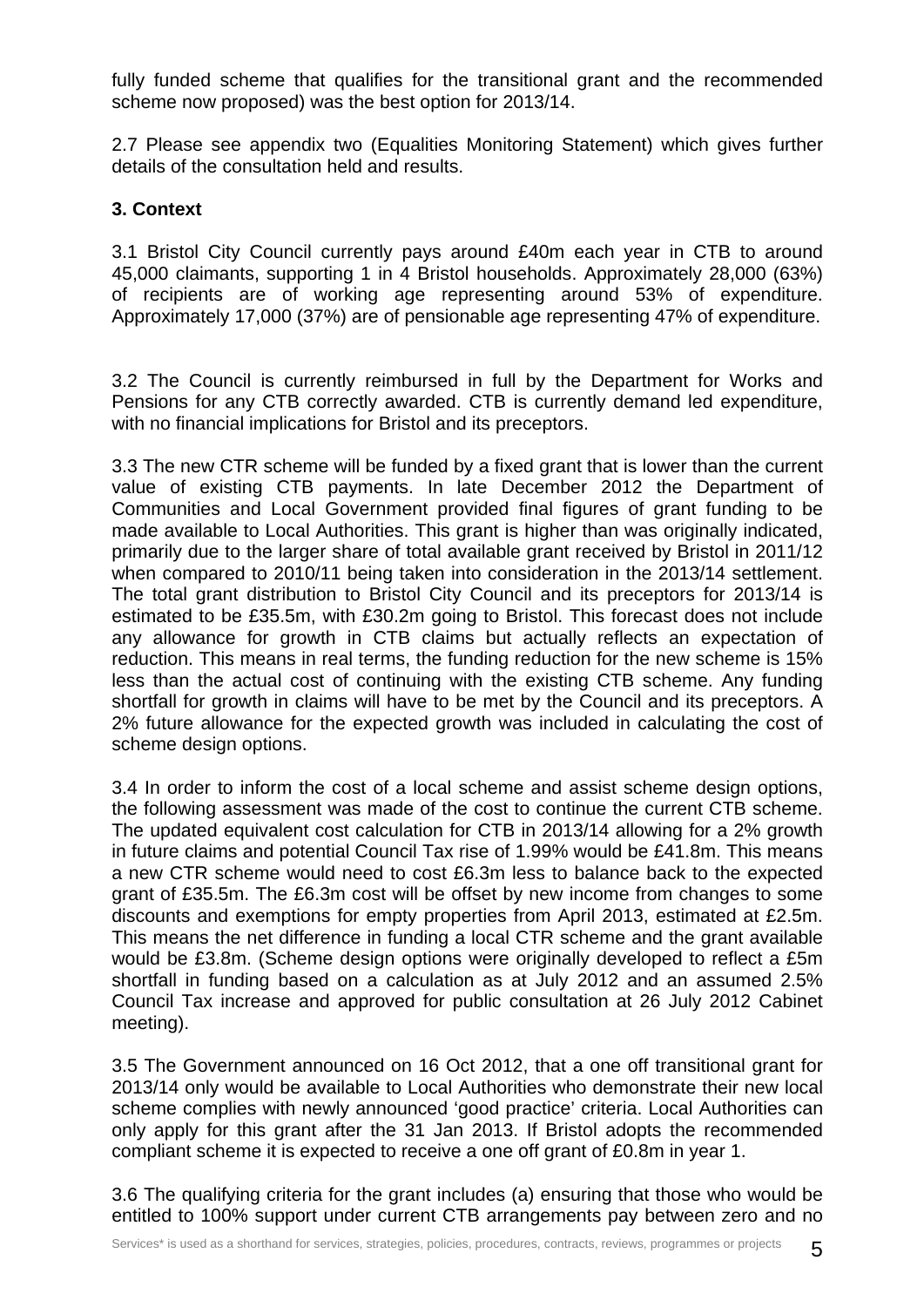more than 8.5% of their net Council Tax liability, (b) non 100% current recipients do not face a sharp reduction when entering in to work or increasing their hours and (c) other conditions also apply such as not making large increases in non dependant deduction levels.

3.7 The 3 original design options approved for public consultation in July 2012 did not meet the qualifying criteria for the transitional grant as all options contained either a higher percentage increase or proposed new features that would not be compliant. The options were remodelled to reflect compliance with the grant criteria and are shown as options 4, 5 and 6.

3.8 Table 1 below shows the estimated overall, year 1 costs for all six options that impact on working age claimants based on a 1.99% increase in Council Tax. The additional costs associated with operational administration are included where appropriate as well as the transitional grant where appropriate. This shows the cost to Bristol City Council will be between £2.8m & £3.7m. Appendix 1 shows the detailed breakdown of the estimated funding position. Regardless of whether the funding shortfall is passed on to claimants, Bristol City Council will face a funding shortfall of at least £2.8mm.

|                                                     | <b>Council Tax 1.99% increase</b> |                                                                 |
|-----------------------------------------------------|-----------------------------------|-----------------------------------------------------------------|
|                                                     | <b>Cost to BCC</b><br>£000        | <b>Collection</b><br>rate<br>sensitivity (+ -<br>$10\%$<br>£000 |
| <b>Option 1</b>                                     | 3,730                             | $\Omega$                                                        |
| Fully funded - with features                        |                                   |                                                                 |
| <b>Option 2</b>                                     | 3,672                             | 162                                                             |
| Charge 50% of lost funding to all 'non' vulnerable  |                                   |                                                                 |
| households - with features.                         |                                   |                                                                 |
| (i.e. claimants pay minimum of 10%)                 |                                   |                                                                 |
| <b>Option 3</b>                                     | 2,784                             | 323                                                             |
| Charge 100% of lost funding to all 'non' vulnerable |                                   |                                                                 |
| households - with features.                         |                                   |                                                                 |
| (i.e. claimants pay minimum of 20%)                 |                                   |                                                                 |
| <b>Option 4</b>                                     | 3,211                             | 102                                                             |
| All 'non' vulnerable households pay minimum of      |                                   |                                                                 |
| 8.5% - some features                                |                                   |                                                                 |
| <b>Option 5</b>                                     | 3,112                             | $\overline{0}$                                                  |
| Fully funded - some features                        |                                   |                                                                 |
| <b>Option 6</b>                                     | 2,942                             | $\overline{0}$                                                  |
| Fully funded – no features                          |                                   |                                                                 |

3.9 Table 1 - Overall cost of working age CTR options (year 1)

3.10 "Features" included a reduction in capital held to qualify for benefit, changes to non-dependency rules and a work incentive (an additional earnings disregard). Some of these features would not enable the Council to qualify for the transitional grant announced in October 2012 after the proposals were formulated.

Services\* is used as a shorthand for services, strategies, policies, procedures, contracts, reviews, programmes or projects  $6$ 3.11 The two lowest year 1 cost options are option 3 at £2.8m and option 6 at £2.9m. Option 6 will increase in year 2 onwards by £0.8m, as transitional grant is a one off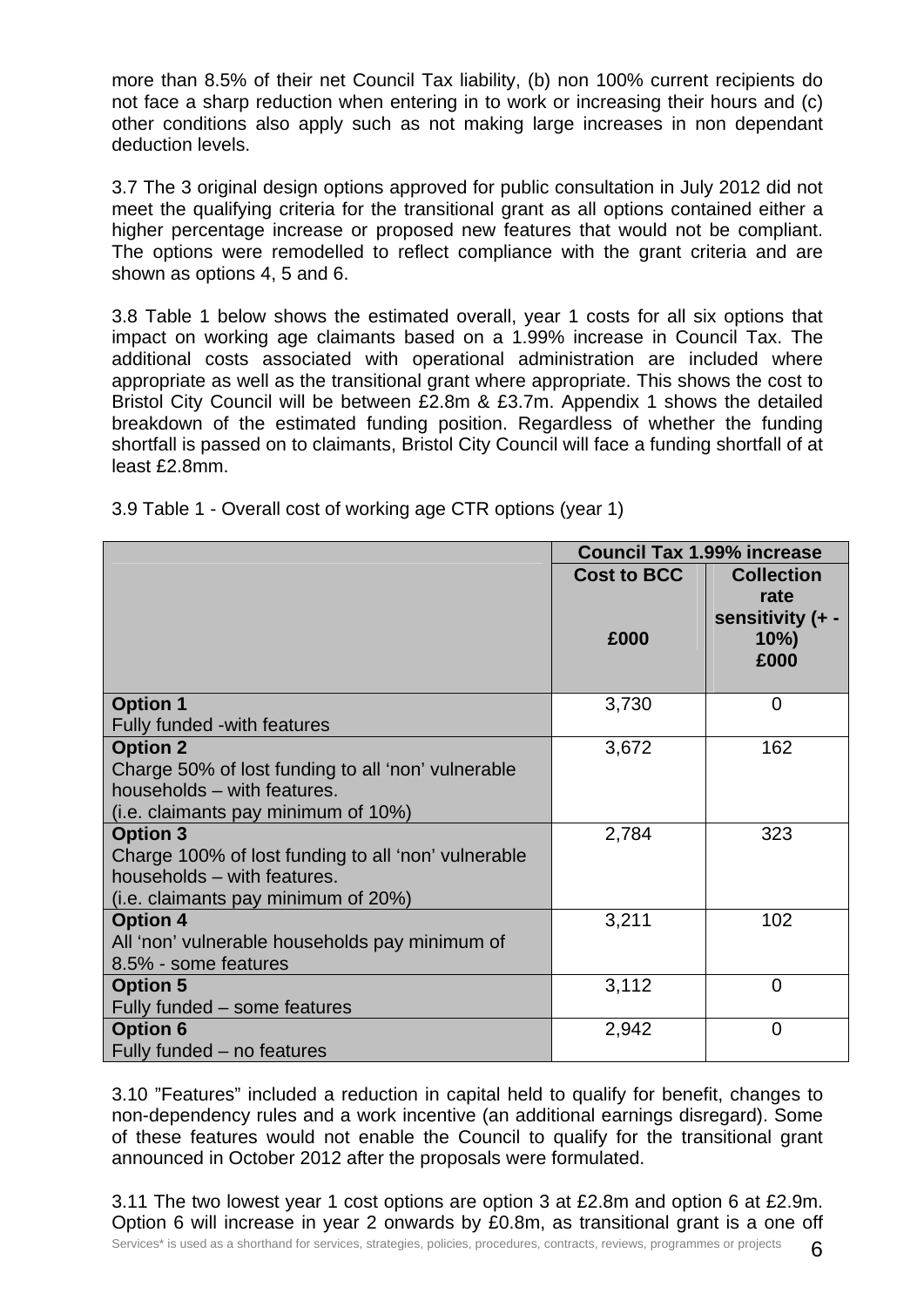payment. It is recommended that the Council implement option 6 for year 1, reviews the scheme once in operation, and if necessary consider a different scheme option from year 2 onwards.

3.12 Table 1 includes a sensitivity assessment of the potential impact on scheme costs depending on levels of Council Tax collection against an estimated bad debt provision allowance of 45%. This shows that if non-collection from CTR recipients is higher by 10%, the lowest cost option moves from option 3 to option 6 (£0.165m lower).

3.13 It is clear that regardless of which final scheme is chosen, there will be significant cost to the Council and its preceptors. The financial cost to fully fund a new scheme maintaining current levels of benefit entitlement in year 1 must be considered against the financial cost and socio economic impacts of a scheme that reduces the current level of benefit entitlement for around 20,400 households.

3.14 A new scheme which demanded new or higher Council Tax payments from 20,400 more households, would result in significant increases in telephone and face to face enquiries from customers receiving new or increased bills for the first time. For example a scheme requiring a minimum payment of 20% (option 3) would mean an annual Council Tax liability of £245.84 based on a Band B property in Bristol for 2012/13 or £103.77 for a minimum payment of 8.5% (option 4). This would necessitate extra staff in Customer Services to deal with the added calls and visits. In addition there will be systems and operational costs associated with billing and increased collection activity.

3.15 It is also anticipated that the collection of relatively small sums of money from households on low income, who will also be experiencing the cumulative impacts of other reductions in welfare benefits and public sector cuts, could result in significant non-payment as well as public protest, leading to debt being written off. The estimated additional administrative cost to implement a CTR scheme is £0.8m. This assessment allows a degree of contingency to create flexibility to address the additional demands as CTR is introduced and customer response and payment levels are known.

3.16 Seventy one percent of benefit recipients would receive either a new bill for the first time or an increase in their Council Tax bill in 2013/14 if an option was recommended to pass on the cut in funding to benefit recipients indicating high risk for collection levels.

3.17 Analysis of collection for households receiving partial CTB entitlement in 2011/12 shows that out of the 27,737 accounts, 6,421 (23%) received a court summons for non- payment.

3.18 The risk in terms of cost effectiveness (both primary and secondary), practical viability and the social impact of the options which require new or higher Council Tax bills for 20,400 households were considered against the cost incurred if the Council were to decide to adopt a scheme that requires no additional contribution from existing CTB claimants and therefore no additional administration.

3.19 For information purposes, 12 out of 13 other core city and neighbouring councils have consulted on proposals that will not qualify for transitional grant. Seven of those councils say they are considering changes to proposals in order to qualify. Six councils say they will not or are likely not to make changes in order to qualify for the grant.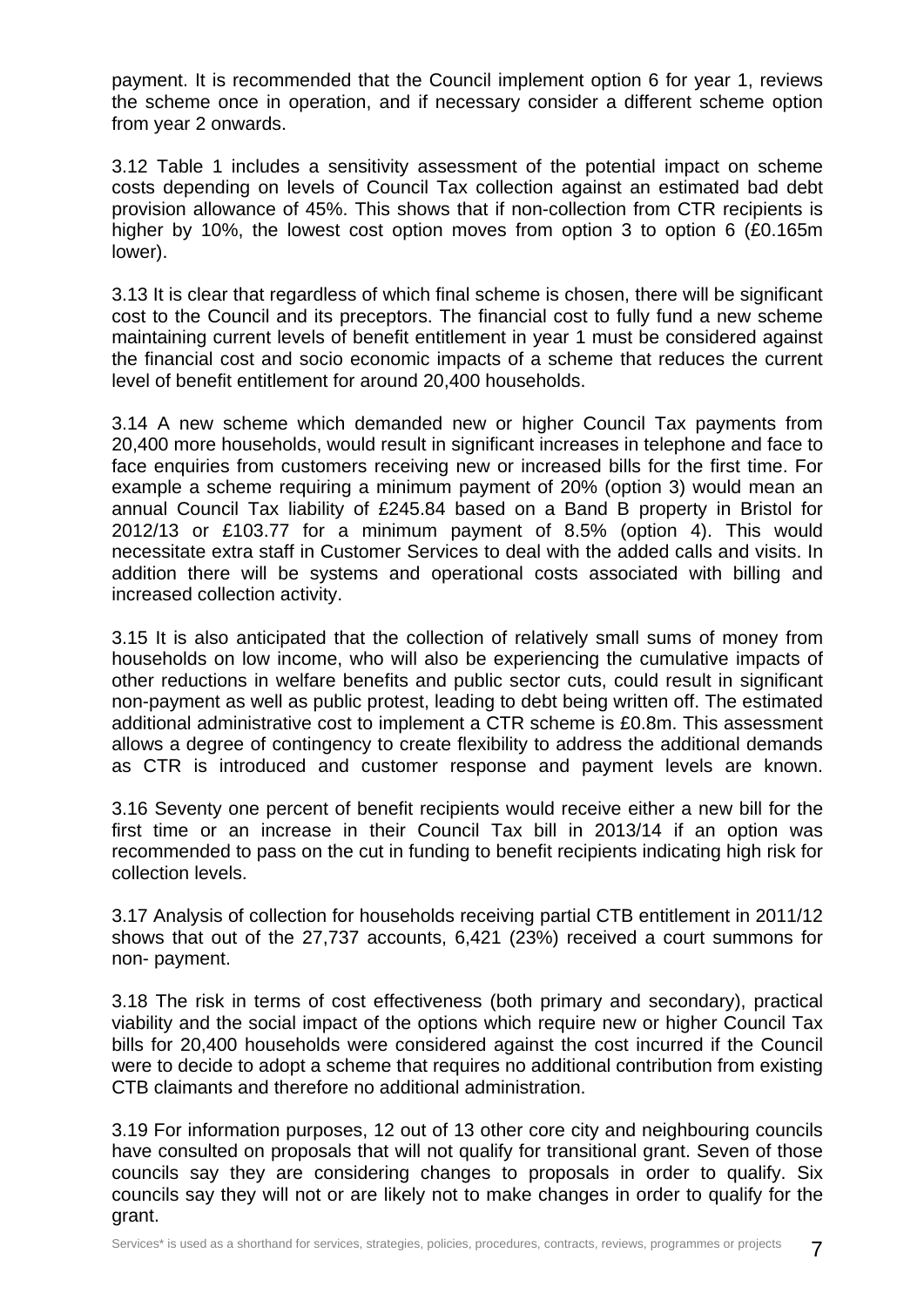### **4. Proposal**

4.1 The Bristol Council Tax Reduction scheme does not pass the cost of the shortfall onto claimants, and fulfils the criteria necessary for the government's transitional grant for 2013/14. This recommended option is "option 6" at table 1 above and appendix one. The Bristol Council Tax Reduction scheme is put in place for 2013/14 and reviewed in 2013 so that a different scheme can be in place for 2014/15 based on the impact of wider welfare reform on claimants, the Council's finances, and possible further grants from government.

4.2 Option 6 is the second lowest costed scheme, but the lowest risk scheme for both the Council and claimants providing certainty of costs for both.

4.3 A decision has already been taken to tax second and empty properties using discretionary powers (Cabinet  $26<sup>th</sup>$  July 2012) to mitigate the cost of the Council Tax Reduction scheme. It is recommended that further discretionary powers under section 13A Local Government Finance Act 1992, to subsidise monies awarded under the Armed Forces Covenant for pensioner Council Tax Reduction recipients as currently exists.

4.4 The recommended scheme will be published in full on Bristol City Council's website and available on paper by request from the Local Tax Department.

### **5. Other options considered.**

5.1 Six options were considered which are shown above at table one and in greater detail at appendix one.

5.2 Other options were considered during the early scheme discussions, for example a Council Tax band restriction, but were soon excluded either due to disproportionate equalities impact or financial viability. Discussions were held with neighbouring authorities, Core Cities and London Boroughs to share best practice, consider risks and implications and develop options.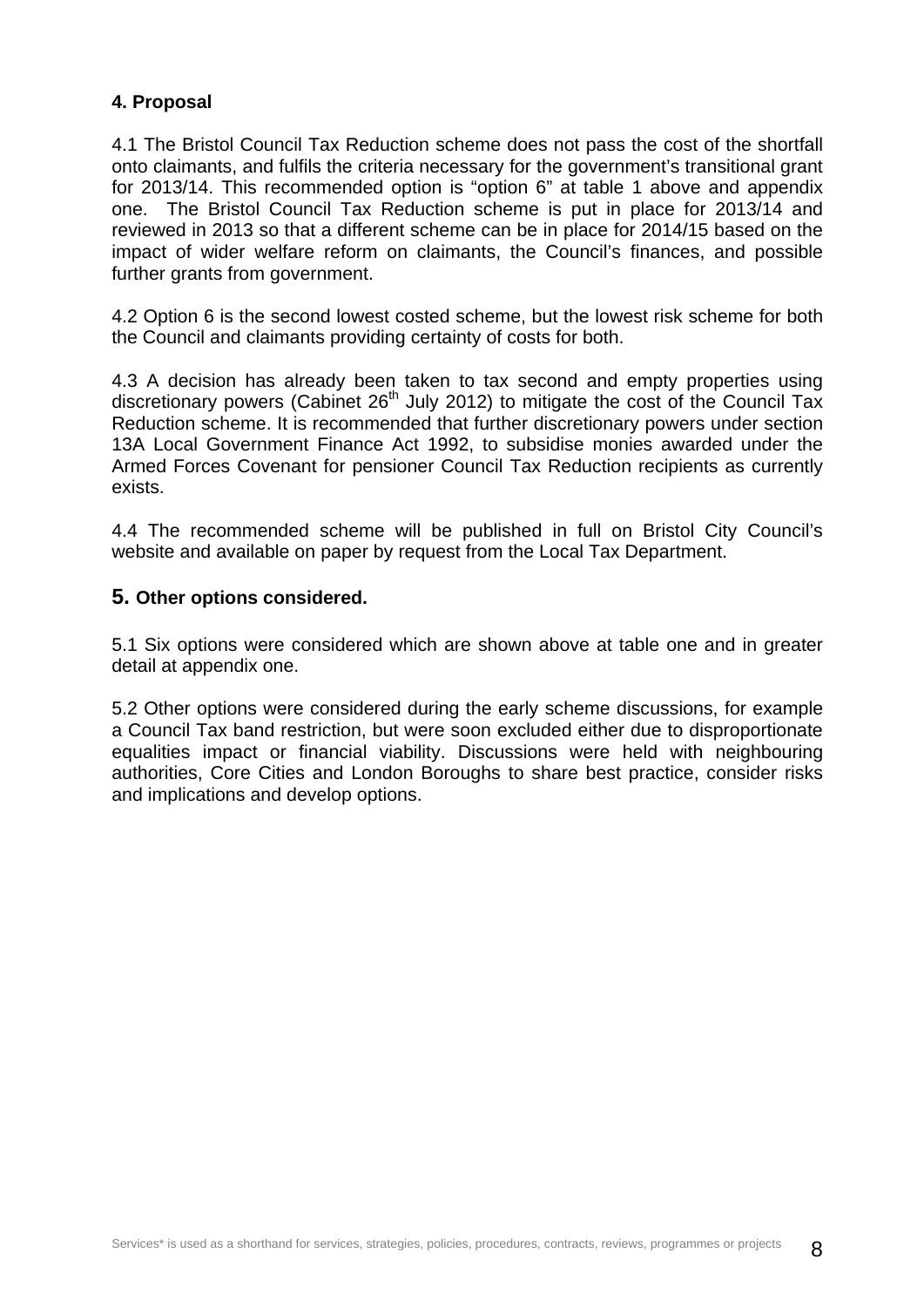Г

|     | scheme                                                                                                                                                                                                                                      |             |                                                        | The risks associated with developing and implementing a Local Council Tax Reduction                                                                                                                                                                                                                                                                                                                                                                                                                                                                                     |             |                                                      |                             |
|-----|---------------------------------------------------------------------------------------------------------------------------------------------------------------------------------------------------------------------------------------------|-------------|--------------------------------------------------------|-------------------------------------------------------------------------------------------------------------------------------------------------------------------------------------------------------------------------------------------------------------------------------------------------------------------------------------------------------------------------------------------------------------------------------------------------------------------------------------------------------------------------------------------------------------------------|-------------|------------------------------------------------------|-----------------------------|
| No. | <b>RISK</b><br><b>Threat to achievement</b><br>of the key objectives of<br>the report                                                                                                                                                       |             | <b>INHERENT</b><br><b>RISK</b><br>(Before<br>controls) | <b>RISK CONTROL</b><br><b>MEASURES</b><br><b>Mitigation (i.e. controls)</b><br>and Evaluation (i.e.<br>effectiveness of<br><u>mitination)</u>                                                                                                                                                                                                                                                                                                                                                                                                                           |             | <b>CURRENT</b><br><b>RISK</b><br>(After<br>controls) | <b>RISK</b><br><b>OWNER</b> |
|     |                                                                                                                                                                                                                                             | ct          | <b>ImpaProbab</b><br>ility                             |                                                                                                                                                                                                                                                                                                                                                                                                                                                                                                                                                                         | ct          | Impa Proba<br>bility                                 |                             |
| 1   | A tight timescale<br>particularly as the Mayor<br>was not in post until<br>November 16 <sup>th</sup> , and a full<br>Council decision is<br>needed by January 31st<br>2013, and late<br>announcement of<br>transitional<br>arrangements.    | <b>High</b> | Med                                                    | Formal project approach<br>Early identification of high<br>level model options and<br>preparation for each<br>scenario.<br>Joint working with internal<br>ICT and IT suppliers<br>Close working with key<br>stakeholders including<br>councillors, internal Welfare<br><b>Reform Board and external</b><br>agencies.                                                                                                                                                                                                                                                    | High        | Low                                                  | <b>Julia James</b>          |
| 2   | Affordability of new<br>scheme for customers if<br>the costs is passed on to<br>them will be difficult and<br>compounded by other<br>welfare changes - which<br>could leave to greater<br>poverty and in the worst<br>case public protests. | High        | High                                                   | Design options fully consider High<br>vulnerable groups, and<br>reference to wider welfare<br>reform changes.<br>Options tailored to budget<br>available. Close working<br>with Finance to ensure costs<br>built into overall Council<br>budget.<br>Trend analysis to predict<br>growth/changes in caseload<br>Consideration of allocation of<br>technical reforms to council<br>tax to fund local scheme<br>If fully funded, rebranded<br>current CTB scheme will<br>best support whole scheme<br>caseload. Review scheme as<br>welfare reform changes<br>implemented. |             | Med                                                  | Julia James                 |
| 3   | Timetable for legislation<br>& associated regulations<br>extremely challenging to<br>ensure that we can utilise<br>the discretionary power<br>around 2 <sup>nd</sup> and empty<br>homes and raise further<br>income thereby.                | High        | High                                                   | Monitor LGFA 2012 closely.<br>Review and refine approach<br>and options as legislation<br>confirmed.                                                                                                                                                                                                                                                                                                                                                                                                                                                                    | High        | Med                                                  | <b>Julia James</b>          |
| 4   | If the cost of the scheme<br>is passed to tax payers,                                                                                                                                                                                       | High        | High                                                   | Undertake customer<br>profiling and risk assessment                                                                                                                                                                                                                                                                                                                                                                                                                                                                                                                     | <b>High</b> |                                                      | High/ Julia James           |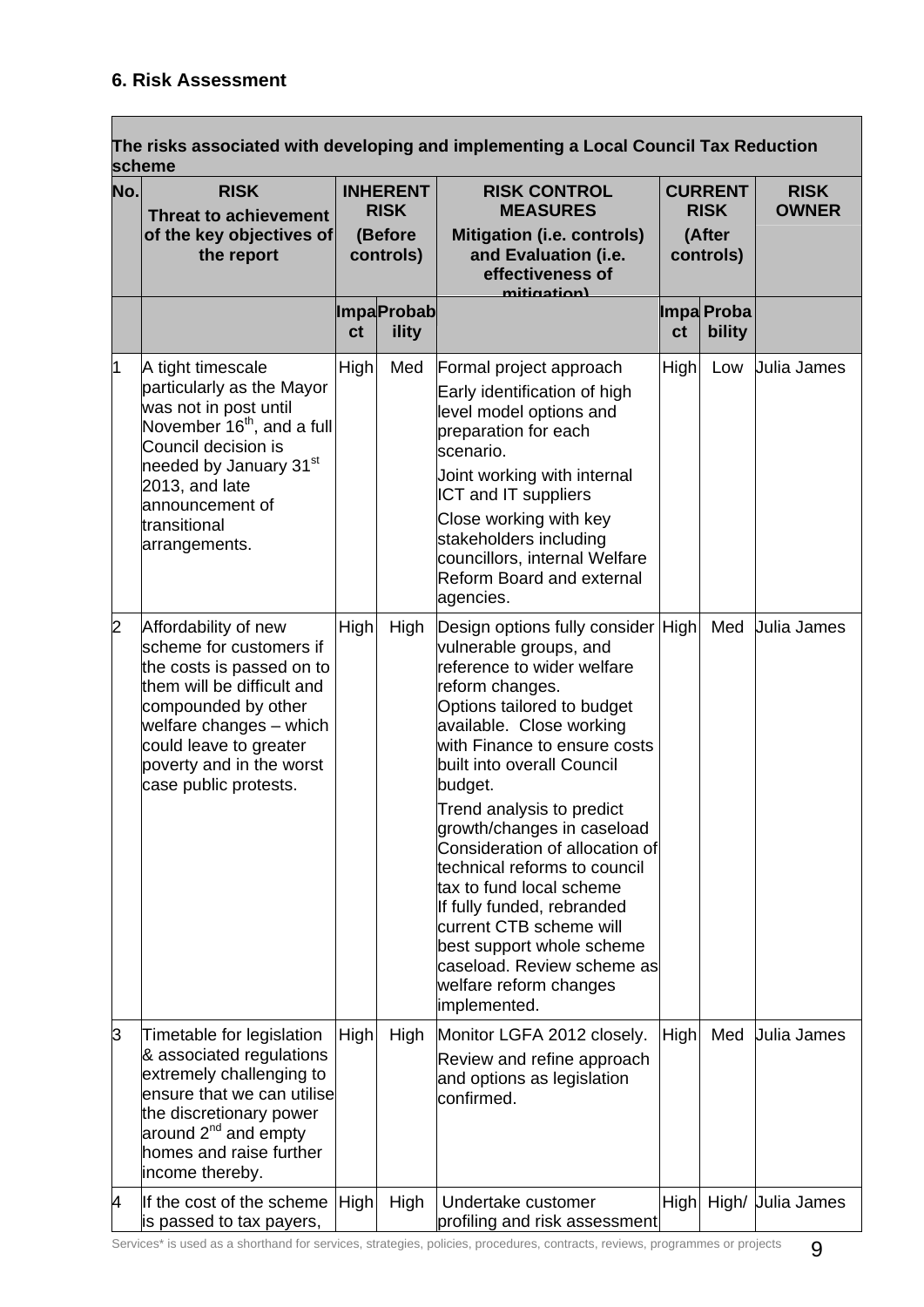|   | there will be increased<br><b>Council Tax arrears</b><br>meaning greater<br>collection costs and poor<br>cash flow. |      |     | Targeted communications<br>strategy.<br>Analysis of implications for<br>collection and contingency<br>planning including a<br>corporate debt project.<br>Close monitoring of<br>collection levels and impact<br>assessment.<br>Determine and protect<br>vulnerable groups from the<br>potential reductions in<br>support.                                                                                                                              | Med |                    |
|---|---------------------------------------------------------------------------------------------------------------------|------|-----|--------------------------------------------------------------------------------------------------------------------------------------------------------------------------------------------------------------------------------------------------------------------------------------------------------------------------------------------------------------------------------------------------------------------------------------------------------|-----|--------------------|
| 5 | Scheme open to legal<br>challenge particularly if<br>an option chosen that<br>was not publicly<br>consulted upon.   | High | Med | Undertake appropriate public High<br>consultation (including VCS<br>organisations and equalities<br>groups)<br>Undertaken additional<br>engagement with<br>stakeholders regarding<br>transitional grant<br>announcement and<br>associated new options.<br><b>Equalities impact</b><br>assessment to determine<br>affected groups and mitigate<br>if/where possible<br><b>Advice from BCC</b><br>consultation colleagues and<br>Consultation Institute. | Med | <b>Julia James</b> |

## **7. Public Sector Equality Duties**

7.1 Before making a decision, section 149 Equality Act 2010 requires that each decision-maker considers the need to promote equality for persons with the following "protected characteristics": age, disability, gender reassignment, pregnancy and maternity, race, religion or belief, sex, sexual orientation. Each decision-maker must, therefore, have due regard to the need to:

- i) Eliminate discrimination, harassment, victimisation and any other conduct prohibited under the Equality Act 2010.
- ii) Advance equality of opportunity between persons who share a relevant protected characteristic and those who do not share it. This involves having due regard, in particular, to the need to -
	- remove or minimise disadvantage suffered by persons who share a relevant protected characteristic;
	- take steps to meet the needs of persons who share a relevant protected characteristic that are different from the needs of people who do not share it (in relation to disabled people, this includes, in particular, steps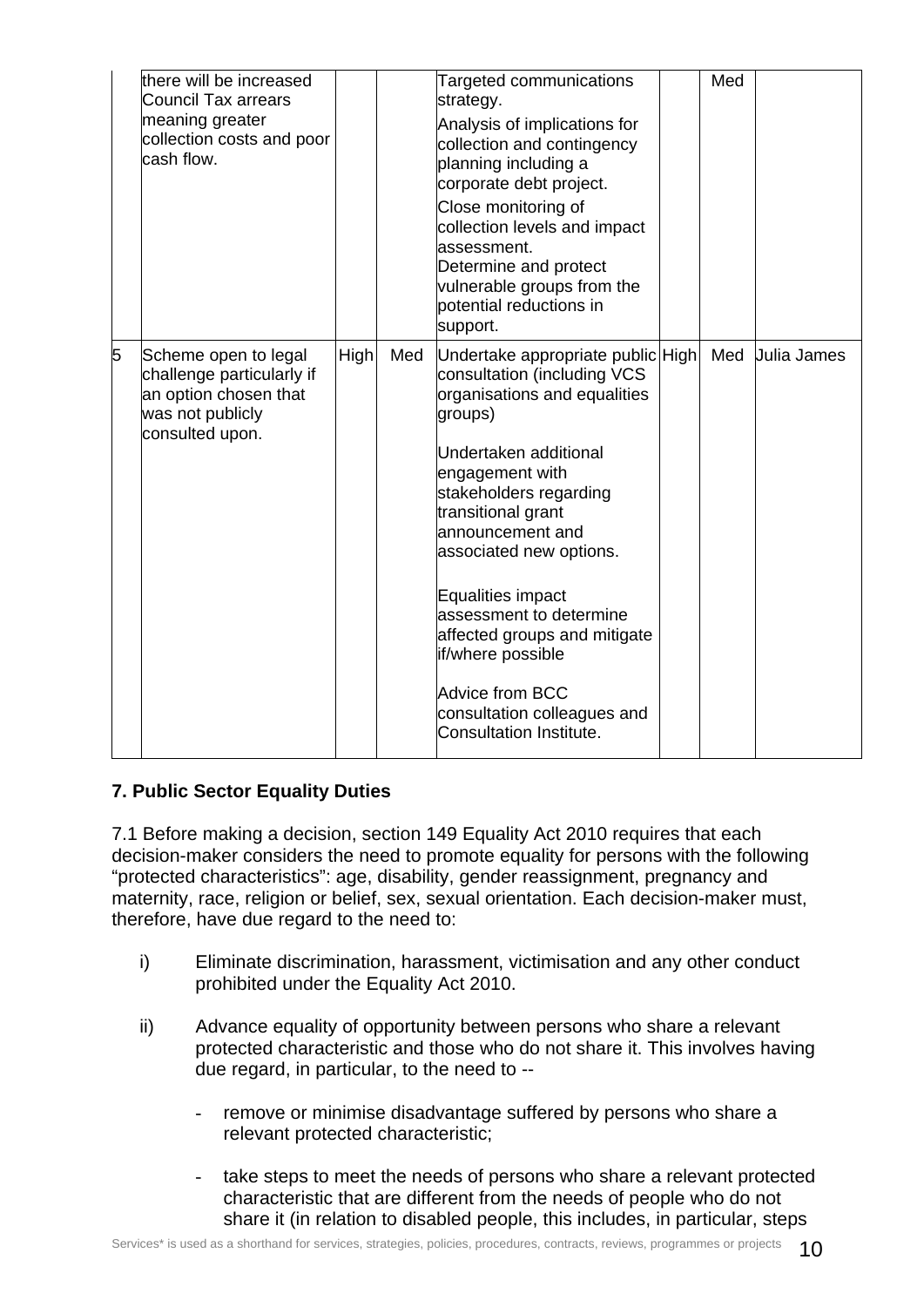to take account of disabled persons' disabilities);

- encourage persons who share a protected characteristic to participate in public life or in any other activity in which participation by such persons is disproportionately low.
- iii) Foster good relations between persons who share a relevant protected characteristic and those who do not share it. This involves having due regard, in particular, to the need to –
	- tackle prejudice; and
	- promote understanding.

7.2 The equalities impact assessment reveals that if a banding restriction were imposed and Band A was protected (above other bands) this would particularly protect/advantage all people with no children and disabled claimants. It would particularly benefit people with no children. Carers, women and people with 3 or more children would not be protected or advantaged. The protection, however, of carers and lone parents with children under 5 should help to mitigate this.

7.3 The options that involve either fully funding or involve increasing contribution across all non-vulnerable claimants' payments would not disproportionately affect BME group or younger people. The cut would be imposed across all households and affect people equally. We do not know the proportion of women who are pregnant, people with or without a religion or belief or LGBT people within each banding but cannot anticipate any differential effect if the cut is imposed across all households.

7.4 It is difficult to anticipate accurately who would find it more difficult to pay as this is dependent upon individual circumstance rather than belonging to an equalities community. Women and disabled people are more likely to be Council Tax claimants, but a significant proportion of vulnerable disabled people and women will be excluded from additional payments as they will be included in the protected vulnerable groups. This applies to technical reforms, although it is recognised there could be some impact upon women fleeing domestic violence who may have an empty property for a period of time.

#### **8. Equalities Impact Assessment**

See appendix two.

#### **9. Legal and Resource Implications**

#### 9.1 Finance

- a. Financial (revenue) implications:
- The estimated additional income from empty properties allowed for in the Council Tax reform regulations does carry some risk but reasonable provisions for loss have been made based on existing knowledge
- The change from Council Tax Benefit to a Council Tax Reduction scheme will have significant revenue implications to the Council regardless of whether the reduction in overall funding is passed to existing CTB recipients or not. This report outlines anticipated costs based on the schemes that were consulted upon together with an initial assessment of how schemes could be adopted which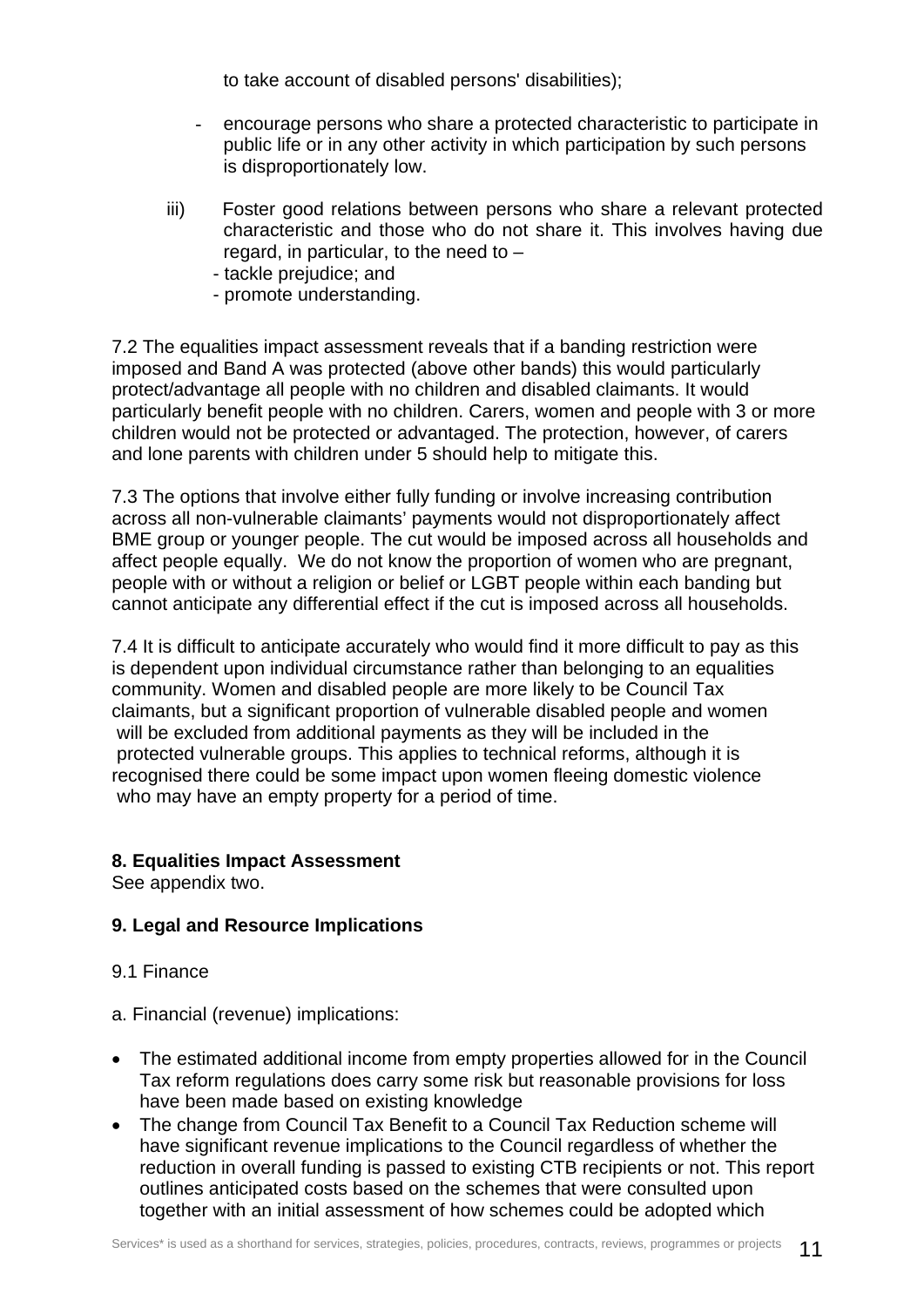would take into consideration the recent Government direction which offers grant funding of £0.8m for compliant local schemes.

• There is a significant cost to the council regardless of the eventual scheme that is chosen the current estimates are that this will be in the range of £3.7m to £2.8m.

**Advice given by:** Lloyd Mead Management Accountant **Date:** 2 January 2013

b. Financial (capital) implications:

Not applicable

9.2 Legal implications:

The Welfare Reform Act 2012 requires the Council to implement a Local Council Tax support scheme. The Local Government Finance Bill 2012 due to take effect in April 2013 also requires Technical Reforms of council tax and the opportunity to levy a charge on long term empty properties.

With regard to the human resources implications set out in the report, the Council is obliged to comply with its Managing Change Policy in relation to any potential job losses."

**Advice given by:** Husinara Jones / Senior Practitioner (Solicitor) **Date:** 4 December 2012

9.3 Land / property implications: There are no implications arising from this report.

**Advice given by:** Ian Smith Project Leader Corporate Property **Date:** 7 December 2012

9.4 Human resources implications:

Currently the position remains that it is estimated that an additional 27 full time equivalent may be required to administer a Local Council Tax Reduction scheme. However, resource allocation is still to be determined in conjunction with other changes to Housing Benefits, which will result in the loss of Housing Benefits work to Universal Credit (administered by the Department of Work and Pensions), which will mean the potential loss of 133 jobs between 2013 to 2017.

**Advice given by:** Rachel Falla Employee Relations Manager **Date:** 7 December 2012

#### **10. Appendices.**

Appendix 1 – Financial options appraisal. Appendix 2 – Equalities Impact Assessment.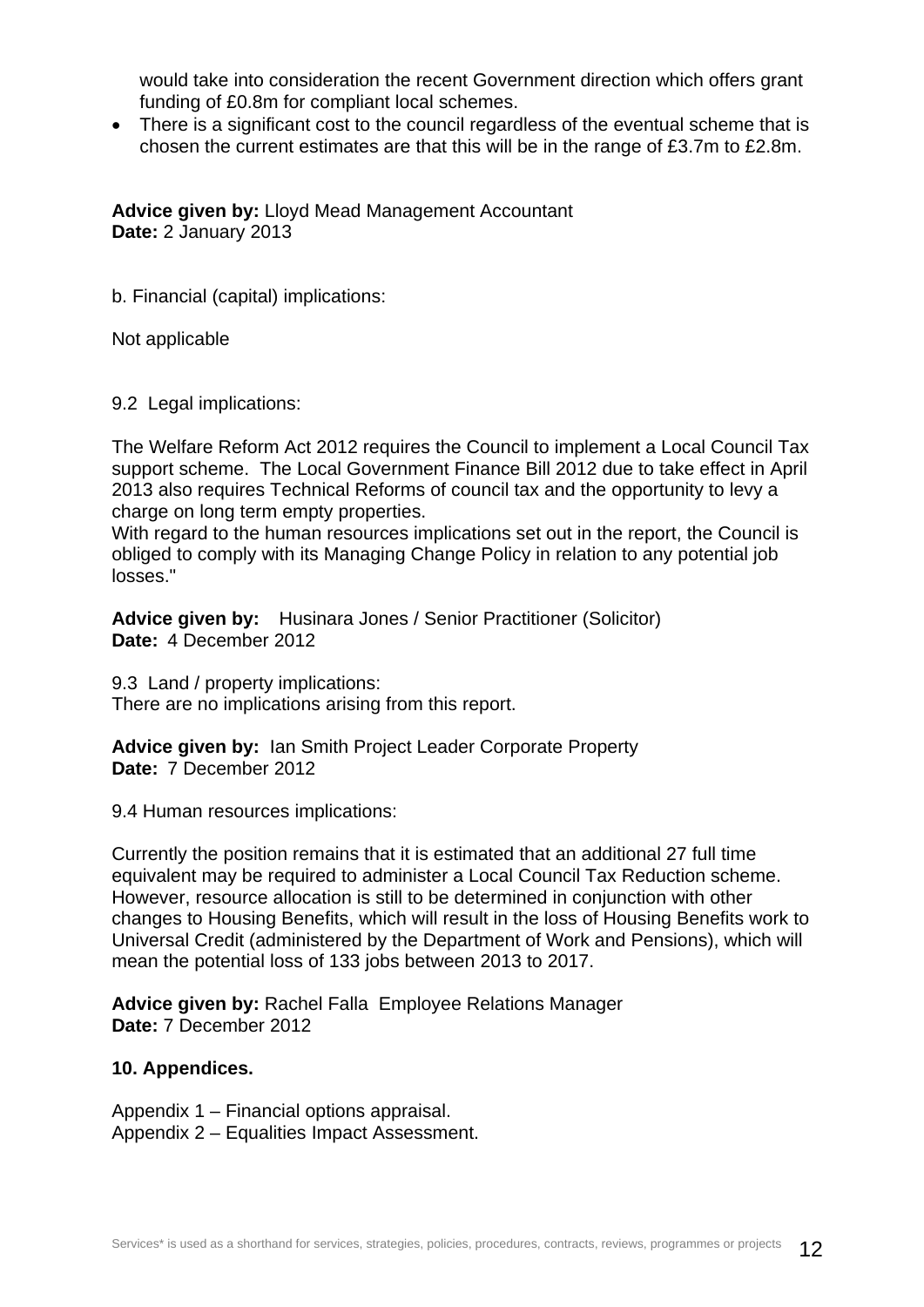### **11. LOCAL GOVERNMENT (ACCESS TO INFORMATION) ACT 1985 Background Papers**

- Welfare Reform Act 2012
- Local Government Finance Bill 2012
- Department for Communities and Local Government Localising Support for Council Tax in England – Consultation
- Department for Communities and Local Government Technical Reforms for Council Tax – Consultation
- Department for Communities and Local Government Statement of intent and other guidance
- The Fawcett Society; Impact of Public Sector Cuts on Women
- Welfare Rights and Money Advice Service presentation; "Welfare Reform" December 2011
- Department for Communities and Local Government web site
- Department for Work and Pensions web site
- Institute of Fiscal Studies January 2012 "Impact of austerity measures on households with children"
- Institute of Fiscal Studies May 2012 "Reforming Council Tax Benefit"
- Doctrine of New Burdens; Department for Communities and Local Government
- Council Tax Reduction scheme Transitional grant arrangements. Department for Communities and Local Government
- Briefing Note 4 "Local Council Tax benefits possible re-consultation. Consultation Institute
- Bristol City Council Resources Scrutiny Committee 14<sup>th</sup> December 2012, agenda item "Council Tax Reduction Scheme".
- Bristol City Council Cabinet Meeting 26<sup>th</sup> July 2012 "Second Homes and Empty Properties" report
- Bristol City Council Cabinet Meeting 20<sup>th</sup> December 2012 "Council Tax Reduction Scheme"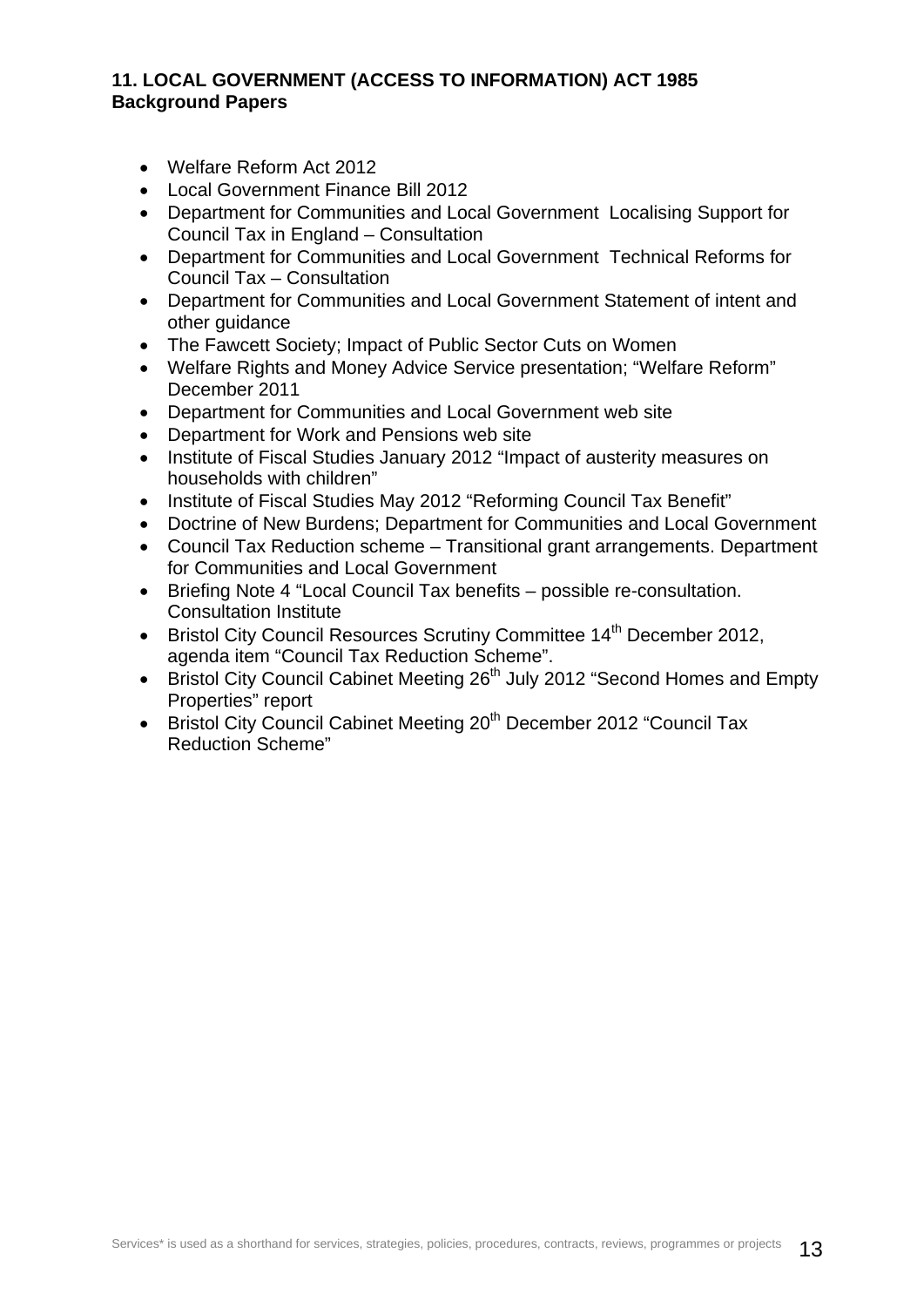|                                                    |                              |                                                                   |                                                                   |                                                                                     | Schemes that comply with transitional grant conditions |                                             |
|----------------------------------------------------|------------------------------|-------------------------------------------------------------------|-------------------------------------------------------------------|-------------------------------------------------------------------------------------|--------------------------------------------------------|---------------------------------------------|
|                                                    | <b>Option 1 Fully Funded</b> | Option 2 Charge<br>2.55m to Existing<br><b>Benefit Recipients</b> | Option 3 Charge<br>£5.1m To existing<br><b>Benefit Recipients</b> | <b>Option 4 Minimum</b><br>8.5% payment by<br>existing Benefit<br><b>Recipients</b> | Option 5 Fully Funded<br>some features                 | <b>Option 6 Fully Funded</b><br>no features |
|                                                    | 2013/14                      | 2013/14                                                           | 2013/14                                                           | 2013/14                                                                             | 2013/14                                                | 2013/14                                     |
|                                                    | £000                         | £000                                                              | £000                                                              | £000                                                                                | £000                                                   | £000                                        |
| Loss of Benefit                                    | 6,300                        | 6,300                                                             | 6,300                                                             | 6,300                                                                               | 6,300                                                  | 6,300                                       |
| <b>Empty Homes Income</b>                          | $-2,500$                     | $-2,500$                                                          | $-2,500$                                                          | $-2,500$                                                                            | $-2,500$                                               | $-2,500$                                    |
|                                                    | 3,800                        | 3,800                                                             | 3,800                                                             | 3,800                                                                               | 3,800                                                  | 3,800                                       |
| <b>Bill Benefit Recipients</b>                     | $\mathbf 0$                  | $-1,900$                                                          | $-3,800$                                                          | $-1,200$                                                                            | 200                                                    | $\mathbf 0$                                 |
| Bad Debt on this additional income at 45%          | $\overline{\phantom{a}}$     | 855                                                               | 1,710                                                             | 540                                                                                 | $\overline{0}$                                         | $\mathbf 0$                                 |
| Reduction in Collection Fund                       | 3,800                        | 2,755                                                             | 1,710                                                             | 3,140                                                                               | 4,000                                                  | 3,800                                       |
| Reduction in call on Collection Fund for BCC 85%   | 3,230                        | 2,342                                                             | 1,454                                                             | 2,669                                                                               | 3,400                                                  | 3,230                                       |
| Loss of Subsidy re CTB Overpayments                | 500                          | 500                                                               | 500                                                               | 500                                                                                 | 500                                                    | 500                                         |
| Cost of Implementing CTR*                          | $\sim$                       | 830                                                               | 830                                                               | 830                                                                                 | $\mathbf 0$                                            | $\mathbf 0$                                 |
| One off Transistional Grant                        | $\mathbf 0$                  |                                                                   | $\sim$                                                            | $-788$                                                                              | $-788$                                                 | $-788$                                      |
| Cost to BCC                                        | 3,730                        | 3,672                                                             | 2,784                                                             | 3,211                                                                               | 3,112                                                  | 2,942                                       |
| Additional costs to BCC if collection 10% worse    | 0                            | 162                                                               | 323                                                               | 102                                                                                 | 0                                                      | 0                                           |
| Reduction in costs to BCC if collection 10% better | 0                            | $-162$                                                            | $-323$                                                            | $-102$                                                                              | 0                                                      | 0                                           |

It should be noted that option 3 is the scheme that is most sensitive to collection performance in terms of impact on overall cost.

In future years implementation costs would continue as ongoing costs but there would also be no transistional grant so the difference in funding options increases to £0.946m

\* These are the additional costs of enforcement of debt recovery and associated contact with customers if new bills (or larger bills) are sent to existing benefit recipients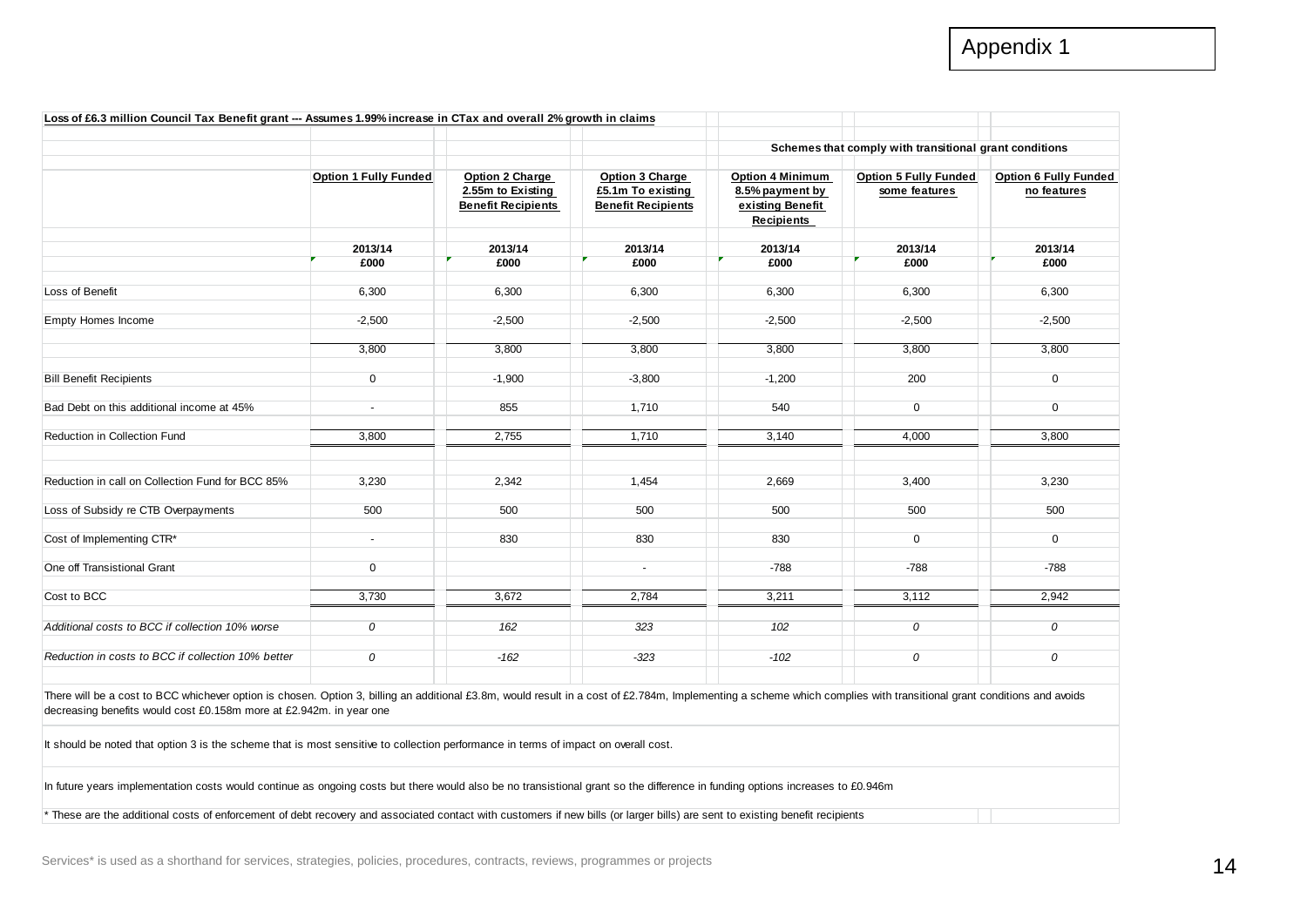## **Appendix 2. Equalities Impact Assessment.**

Localised Council Tax Reduction scheme Directorate and Service: Corporate Services, Integrated Customer Services. Lead officer; Jane Whiteman Assistant Local Taxation Manager Additional people completing the form (including job title): Andrea Dell (Strategic Support Officer), Anne James (Principal Equalities Officer), Matthew Kendall (Senior Benefits Policy Officer)

Start date for EqIA: 28/05/2012 .

## **Step 1 – Use the following checklist to consider whether the proposal requires an EqIA**

*1. What is the purpose of the proposal?* 

To agree a localised Council Tax scheme to replace the national scheme as required by the Welfare Reform Act and Local Government Finance Act The new scheme will incorporate a 10% (15% with growth) cut in the grant and may include the introduction of technical reforms to the current scheme.

| 2. Could this be relevant to our public sector<br>equality duty to:                                                                         | High         | <b>Medium</b> | Low |
|---------------------------------------------------------------------------------------------------------------------------------------------|--------------|---------------|-----|
| a) Promote equality of opportunity<br>b) Eliminate discrimination<br>c) Promote good relations between different<br>equalities communities? | High<br>High | Medium        |     |

If you have answered 'low relevance' to question 2, please describe your reasons

3. Could the proposal have a positive effect on equalities communities?

The following groups are protected and therefore the impact upon these groups will be positive in that they will experience no/minimal changes.

These 'protected' groups will be;

- Pensioners (i.e. who have attained State Pension Credit age) nationally defined.
- Other 'vulnerable' working age groups (with reference to existing national legislation - locally defined.

These 'vulnerable' groups relate to equalities communities in the city (i.e. older people, lone parents who are 90% women, and disabled people), plus other protected groups including; homeless people, carers and people in the armed forces and their dependents which are both men and women, with a significant proportion of disabled people in all groups.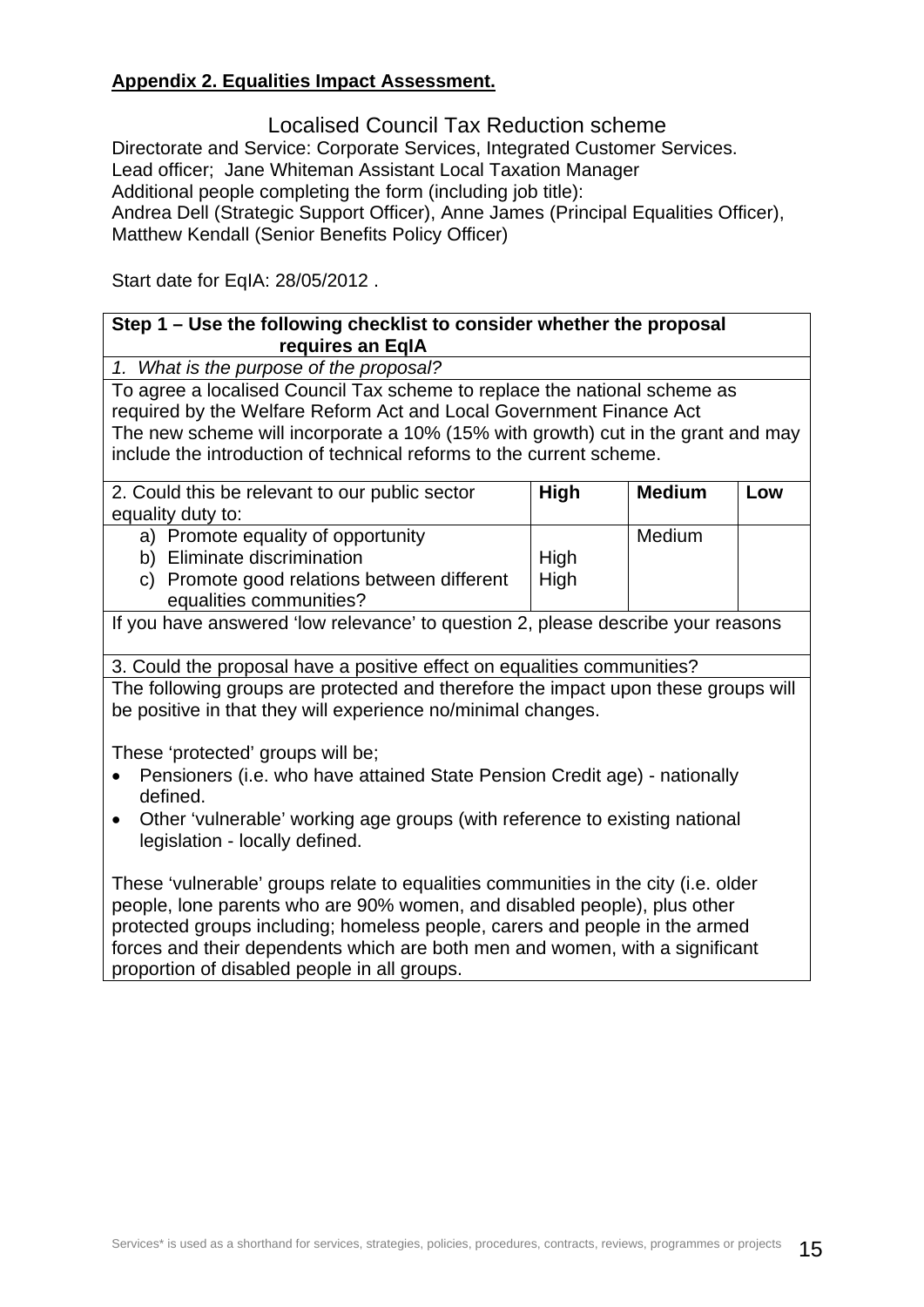4. Could the proposal have a negative effect on equalities communities? If there is any shortfall in funding, any proposals will result in a proportion of 'non

vulnerable' working age Council Tax Benefit claimants losing all/some of their benefit entitlement.

The impact for this group will increase in line with any funding gap, as well as those not dependant on benefit through any increases in Council Tax itself.

The introduction of the technical reforms regarding empty homes could have a differing impact upon equalities groups.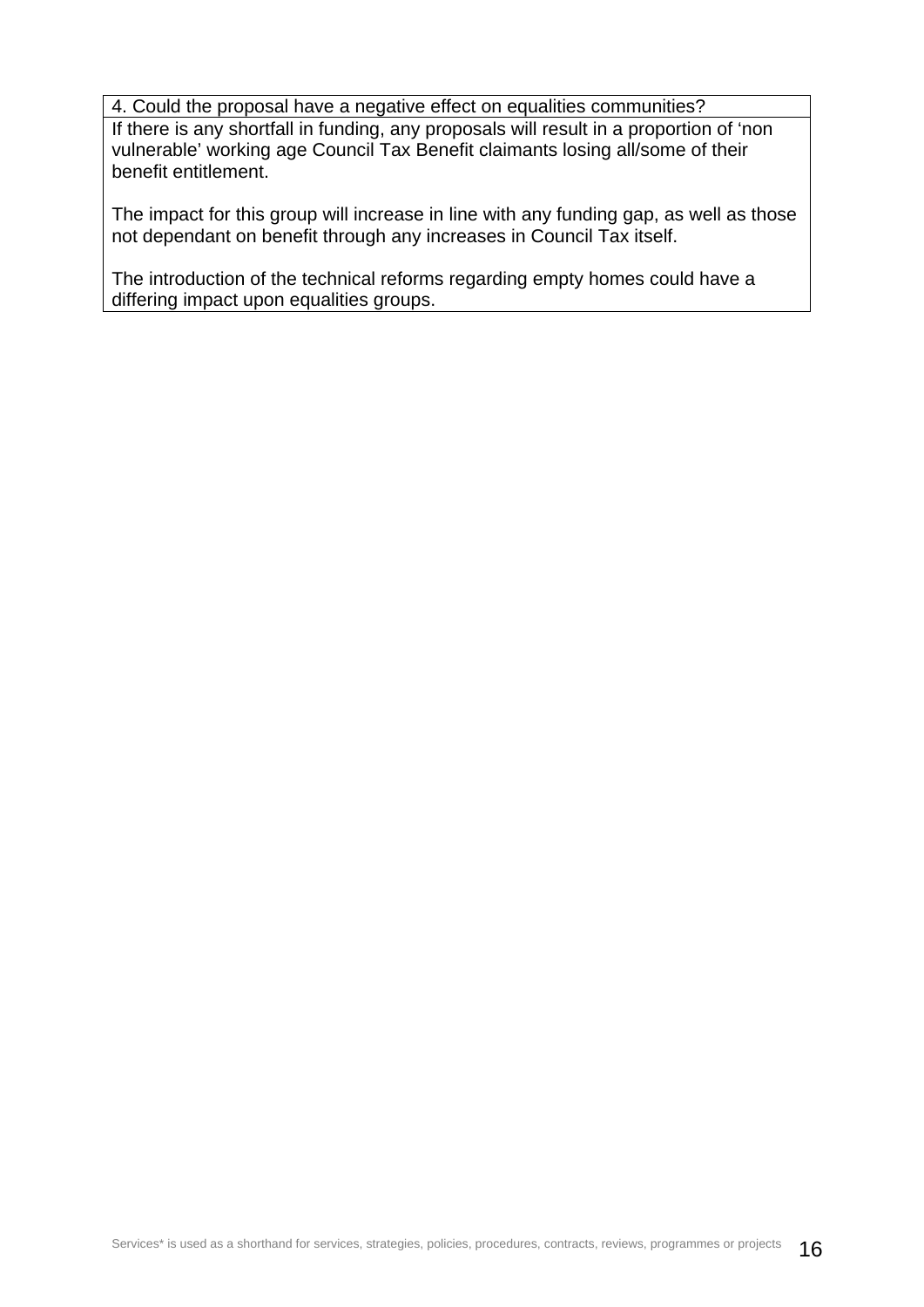## **Step 2 Describe the Proposal**

# *2.1 Briefly describe the proposal and its aims? What are the main activities, whose needs is it designed to meet, etc.*

Central Government has delegated responsibility to local authorities for providing financial support to Council Tax payers, with low incomes. This is to be funded by a non ring fenced grant from Central Government, which encompasses a 10% cut (16% if growth is considered).

Local Authorities must decide how to administer any new scheme to incorporate this cut. These reforms include the removal of discounts/exemptions for empty homes and second homes. Where all non-vulnerable households are affected, this does not have an equalities impact because BME people, women, disabled, etc, will be affected equally.

There are currently 6 main options with 2 other options being dismissed at council officer level, (options  $7 - 8$ ), which have been included for information.

Current 6 main options;

1. Implement the current Council Tax Benefit scheme 'as-is' with 4 features

This would require £6.3m funding shortfall. £2.5m will be financed using technical reforms monies. The net £3.8m deficit will be a cost to BCC/preceptors .

This has no immediate equalities impact upon benefit claimants.

2. All non vulnerable working age claimants receive 10% less with 4 features \*

This would require £6.3mfunding shortfall. £2.5m will be financed using technical reforms monies. The net £3.8m deficit will be financed by a £1.9m cut in benefits and a £1.9m cost to BCC/preceptors.

All non-vulnerable households (20,351) would be affected equally with no impact on vulnerable working age households.

3. All non vulnerable working age claimants (20,351) receive 20% less with 4 features \*

This would require a £6.3mfunding shortfall. £2.5m will be financed using technical reforms monies. The net £3.8m deficit will be financed by cuts in benefits.

All non-vulnerable households (20,351) would be affected equally with no impact on vulnerable working age households.

Since the initial proposals which lead to consultation on options  $1 - 3$ , further remodelling and therefore 3 additional options have been proposed in order to access additional government funding of £788k for those council's that follow government 'best practice'.

These have been added below;

4. All non vulnerable working age claimants (20,351) receive 8.5% less with 2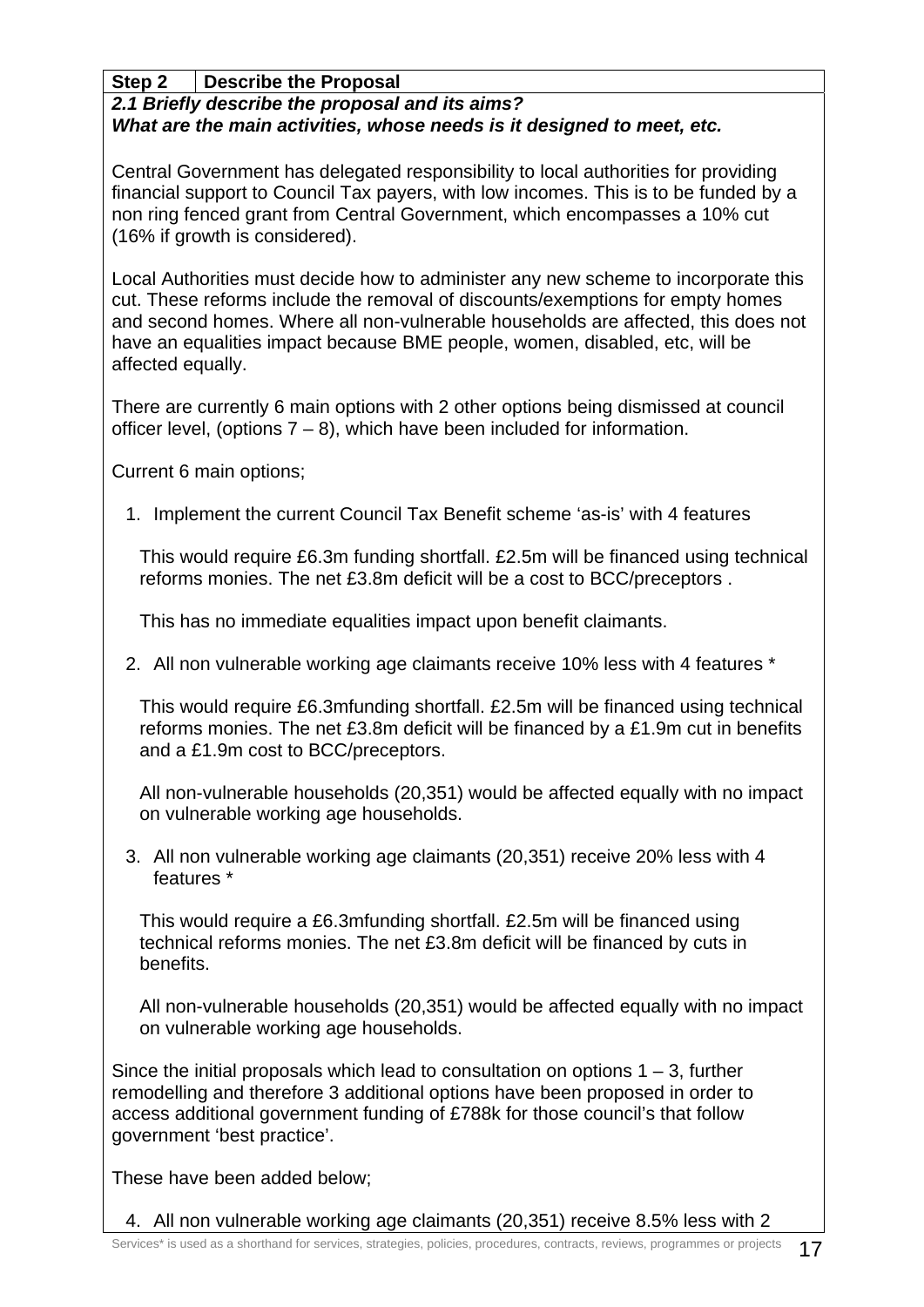features.

This would require £6.3m funding shortfall. £2.5m will be financed using technical reforms monies. The net £3.8m deficit will be financed by a £1.2m cut in benefits and a £2.6m cost to BCC/preceptors.

All non-vulnerable households (20,351) would be affected equally with no impact on vulnerable working age households.

5. Implement the current Council Tax Benefit scheme 'as-is' with 2 features

This would require £6.5m funding shortfall. £2.5m will be financed using technical reforms monies. The net £4m deficit will be a cost to BCC/preceptors.

The additional £200k shortfall is due to more generous features being included in benefit entitlement.

This has no immediate equalities impact upon benefit claimants.

6. Implement the current Council Tax Benefit scheme 'as-is' with no features

This would require £6.3mfunding shortfall. £2.5m will be financed using technical reforms monies. The net £3.8m deficit will be a cost to BCC/preceptors. This has no immediate equalities impact upon benefit claimants.

\*For options 1 - 3 all four of the features are included below. For options 4 - 5, the first two features are included below. For option 6 no features are included below

- 1. Abolition of the Second Adult Rebate for all working age claimants. Currently a rebate of up to 25% can be claimed by a bill payer who has a low-income second adult (not a partner) living with them (272 households)
- 2. Increase earnings disregards for earnings used in the assessment of CTR by either £10 per week or 50% (which ever is the lowest). (4665 households)
- 3. Increasing Non-Dependant deduction for all working age claimants by 50% this will be based on income levels and is designed for households where relatives and friends are residing (1,580 households)
- 4. Ending entitlement for all working age households which have £6k+ capital (406 households).
	- 7. All non vulnerable working age claimants receive 40% less.

All non-vulnerable households (20,351) would be affected equally with no impact on vulnerable working age households

8. Benefit restricted to Band A equivalent households for all non vulnerable working age claimants.

All non-vulnerable households in Band A would see no change; however Band B-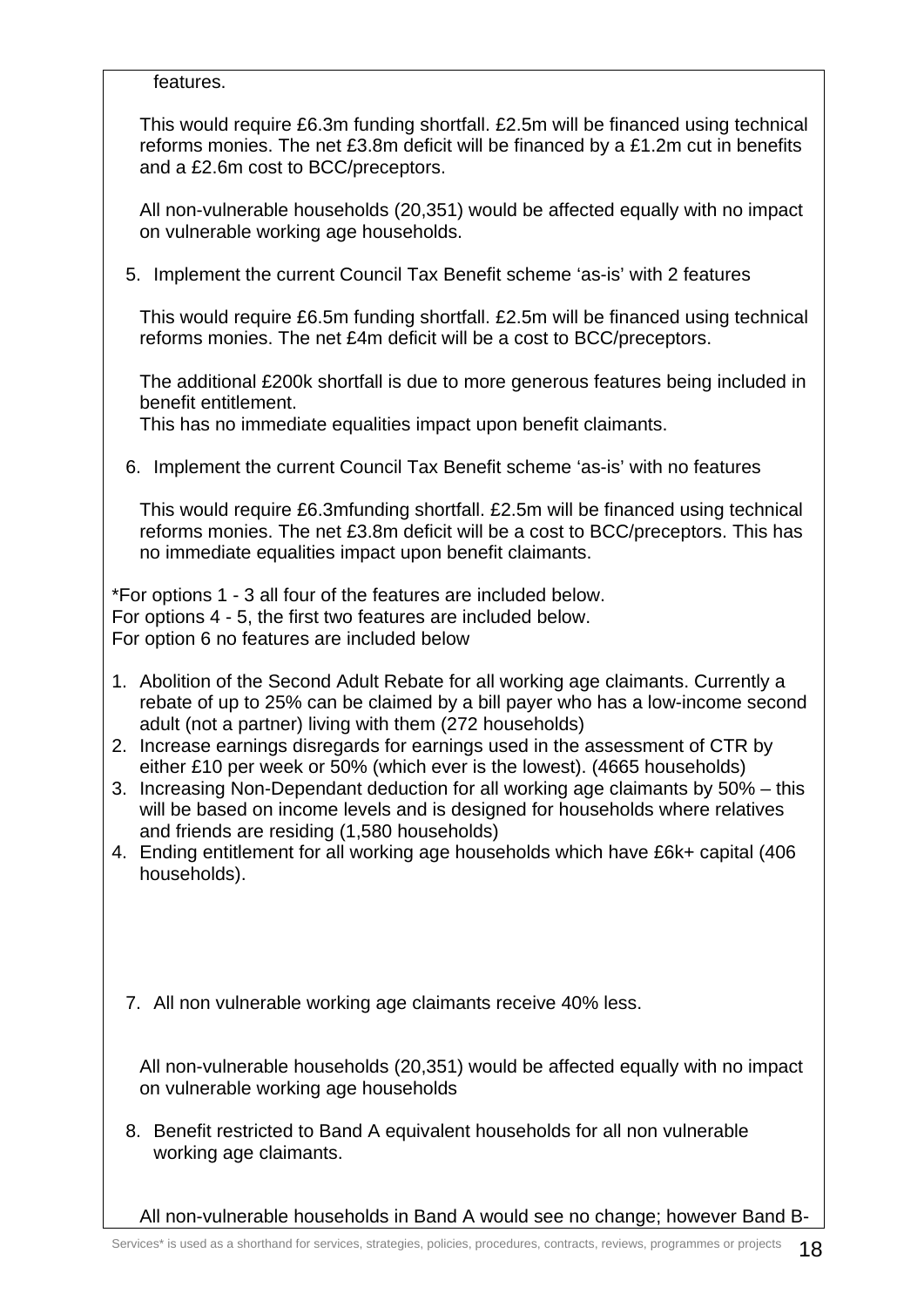G would see a reduction as they would only be eligible for Band A levels.

This could see a disproportionate effect on certain equalities groups.

Options 7 and 8 have been dismissed at officer level but have been included for reference.

**It is worth noting** that any cost to BCC could have a knock on equalities impact depending on where the funds originate from.

Any scheme must protect pensioners (as dictated by the legislation) and consideration must be given to vulnerable individuals and families (as advised by the legislation). Therefore working age claimants will be the most affected. The following groups are defined as vulnerable and will be protected (e.g. will not see a change to their current Council Tax Benefit).

| Group                             | <b>Definition</b>                                                                                                                                                                             | Legislation                                                                                                                                       |
|-----------------------------------|-----------------------------------------------------------------------------------------------------------------------------------------------------------------------------------------------|---------------------------------------------------------------------------------------------------------------------------------------------------|
| Children & Lone<br><b>Parents</b> | Lone parents with children<br>under <sub>5</sub><br><b>Disability and Enhanced</b><br>$\bullet$<br>Disability premiums for<br>dependants                                                      | Child Poverty Act 2010                                                                                                                            |
| *Disabled<br>Persons              | *Any family member in receipt<br>of Disability Living Allowance<br>Care (low, middle or high) or<br>PIP equivalent<br><b>Disability and Enhanced</b><br>Disability premiums for<br>dependants | <b>Disability Persons (services,</b><br>consultation and<br>representatives) Act 1996<br><b>Chronically Sick and</b><br>Disabled Persons Act 1970 |
| <b>Homelessness</b>               | Part 7 homeless duty and<br>prevention cases due to financial<br>capability.                                                                                                                  | Housing Act 1996                                                                                                                                  |
| Carers                            | Claimant or partner in receipt of<br>carers allowance or carers<br>premium                                                                                                                    | Equalities Act 2010                                                                                                                               |
| <b>Armed Forces</b>               | Claimant or partner in receipt of<br>any war pension or payment                                                                                                                               | <b>Armed Forces Covenant</b><br>(Local)                                                                                                           |

\*Following consultation further consideration has been to extend the definition of vulnerable, especially around the disabled persons groups.

As a result it has been agreed to extend this definition to cover any family member in receipt of Disability Living Allowance Care any rate, i.e. low, middle or high rates, as opposed to the original proposal of Disability Living Allowance Care middle or high rates.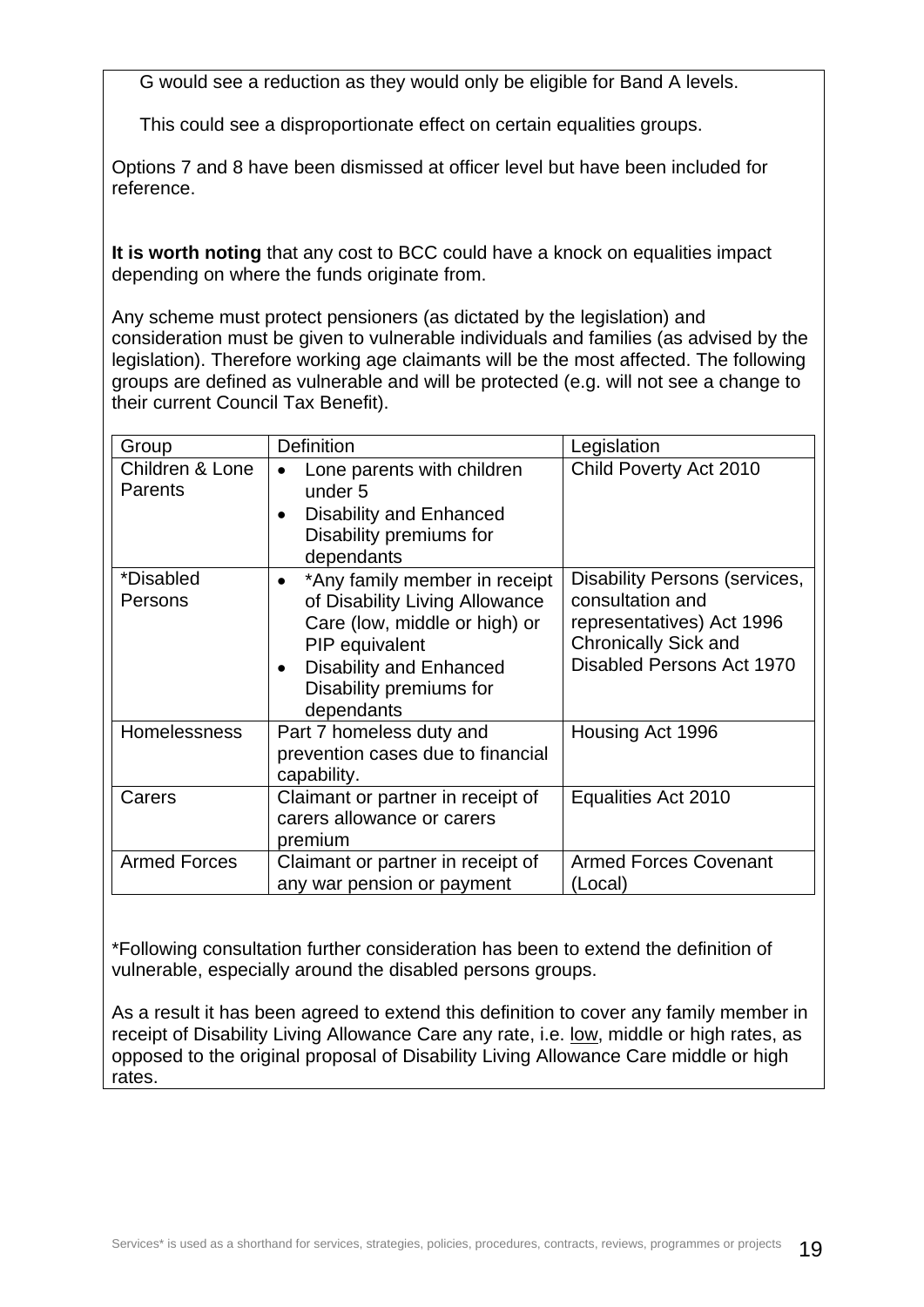### **2.2 If there is more than one service\* affected, please list these:**

- Integrated Customer Services (ICS) delivery of the service
- Fraud team
- WRAMAS / Strategic Housing / Landlord Service will be additional affected by potential increases in demand for advice, corporate debt issues etc.
- Communications and Marketing advise of the changes plus handle any media interest
- Health and Social Care
- Children and Young People's Services (note child poverty)
- Finance
- Any service that may be adversely affected if funding is found elsewhere.

**2.3 Which staff or teams will carry out this proposal?**  Revenues and Benefits team within ICS.



- All Council Tax Benefit claimants in Bristol =  $45,527$
- Pension Age =  $16,886$
- Working age claimants  $= 28,661$

Of which

- Non vulnerable working  $age = 20.124$
- Vulnerable working age  $= 8,537$

Further breakdown of working age vulnerable households

- Lone Parents =  $3,795$  (29.3%)
- Disability Living Allowance (low, middle and higher care component) =  $5.570$ (43.0%)
- Enhanced/Disabled Child Premium = 347 (2.7%)
- Carers =  $2,761$  (21.3%)
- War Pensioners/Payments =  $69(0.5%)$
- Homeless duty =  $404$  (3.2%)
- Total =  $12,995$

NB This does equal 8,537 as some households will have multiple vulnerable attributes.

All of the details below relate to working age claimants by Council Tax Band.

All bands by household

- Females =  $18,663$
- White British  $= 15.430$
- $\bullet$  BME = 3697
- Disability Living Allowance (Care) = 5,670
- Carers  $= 385$
- $\bullet$  Income Support = 10,436
- No children =  $17,644$
- $\bullet$  3+ children = 3,294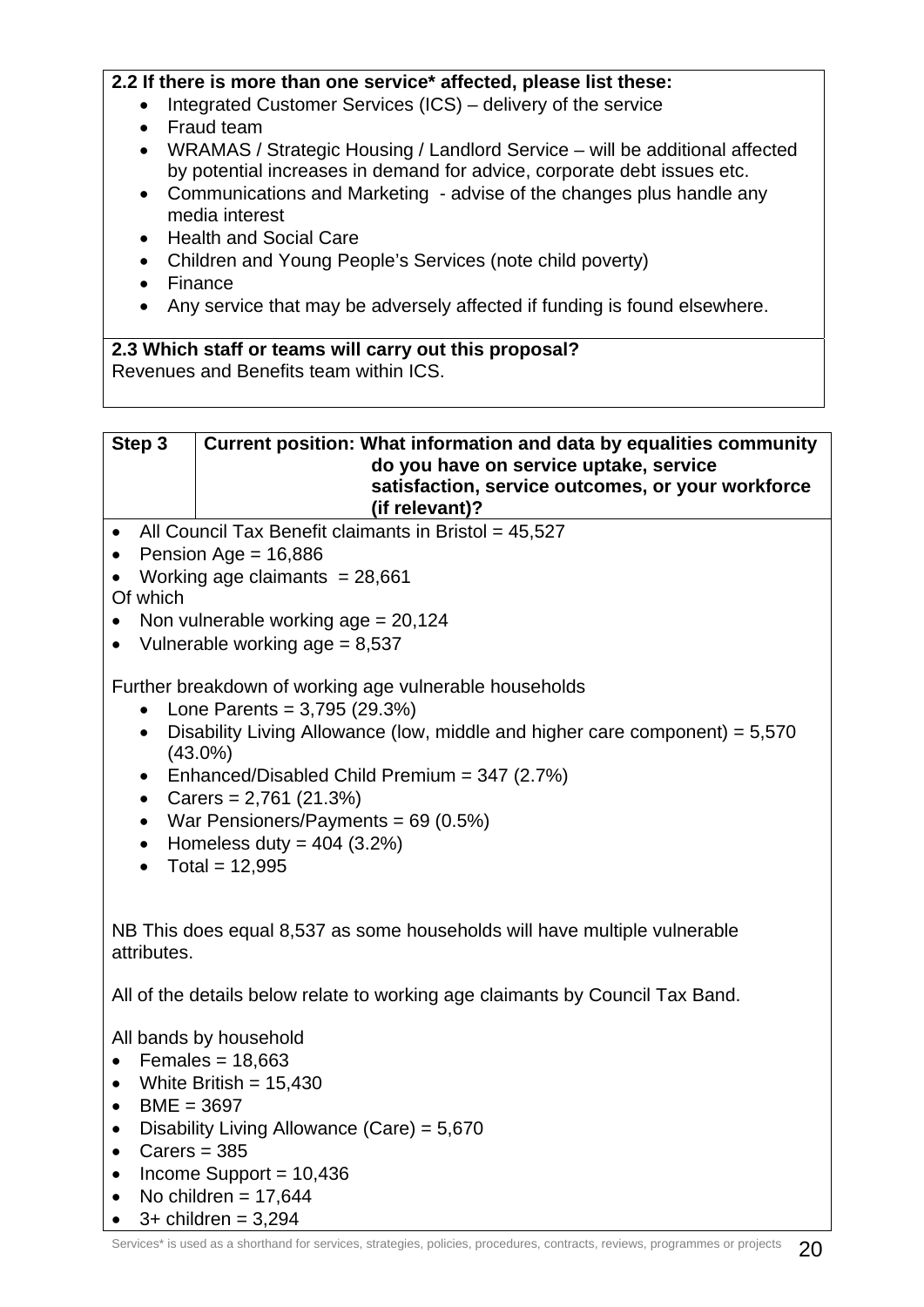Percentage of each equalities community in Band A only

- Females =  $41.9\%$
- White British  $= 49.9\%$
- BME =  $49.6\%$
- Disability Living Allowance (Care) = 52.5%
- Carers  $= 26.0\%$
- $\bullet$  Income Support = 49.8%
- No children  $= 60.6\%$
- $3+$  children = 10.4%

Percentage of each equalities community in other Bands

- Females =  $58.1\%$
- White British  $= 50.1\%$
- BME =  $50.4\%$
- Disability Living Allowance (Care) = 47.5%
- Carers  $= 74.0\%$
- Income Support  $= 50.2\%$
- No children  $= 29.4\%$
- $\bullet$  3+ children = 79.6%

From the above one can see that there is little difference in council tax bandings between those in Band A and all other bands, in the following areas; disability (DLA care and Income Support), and ethnicity. But there is large difference in terms of gender, families and carers. Therefore reductions in entitlement for these bands B+ would adversely affect communities with carers and people with children.

Sexual orientation, religion and belief data and maternity data are not currently recorded on council tax benefit claimants.

Technical Reforms

Empty homes = average of 1,700 vacant for six months (data from Empty Properties Team)

Equalities data for this group is not recorded.

Second homes = for 2011/12 discounts amounted to £0.2m, the equivalent of 155 band B properties. Equalities data for this group is not recorded. No equalities impact - any hardship could be mitigated by renting/selling the second property and the council proactively assisting landlords to find tenants.

| Step 4 | Ensure adequate consultation is carried out on the proposal and that<br>all relevant information is considered and included<br>in the EgIA                                                                                                                                                                                                                                          |
|--------|-------------------------------------------------------------------------------------------------------------------------------------------------------------------------------------------------------------------------------------------------------------------------------------------------------------------------------------------------------------------------------------|
|        |                                                                                                                                                                                                                                                                                                                                                                                     |
| 4.1    | Describe any consultations that have taken place on the proposal.<br>Please include information on when you consulted, how many people<br>attended, and what each equalities community had to say (& provide<br>Consultation is described in detail in the Cabinet Report dated 20 <sup>th</sup><br>December 2012 and the Resources Scrutiny Report dated 14 <sup>th</sup> December |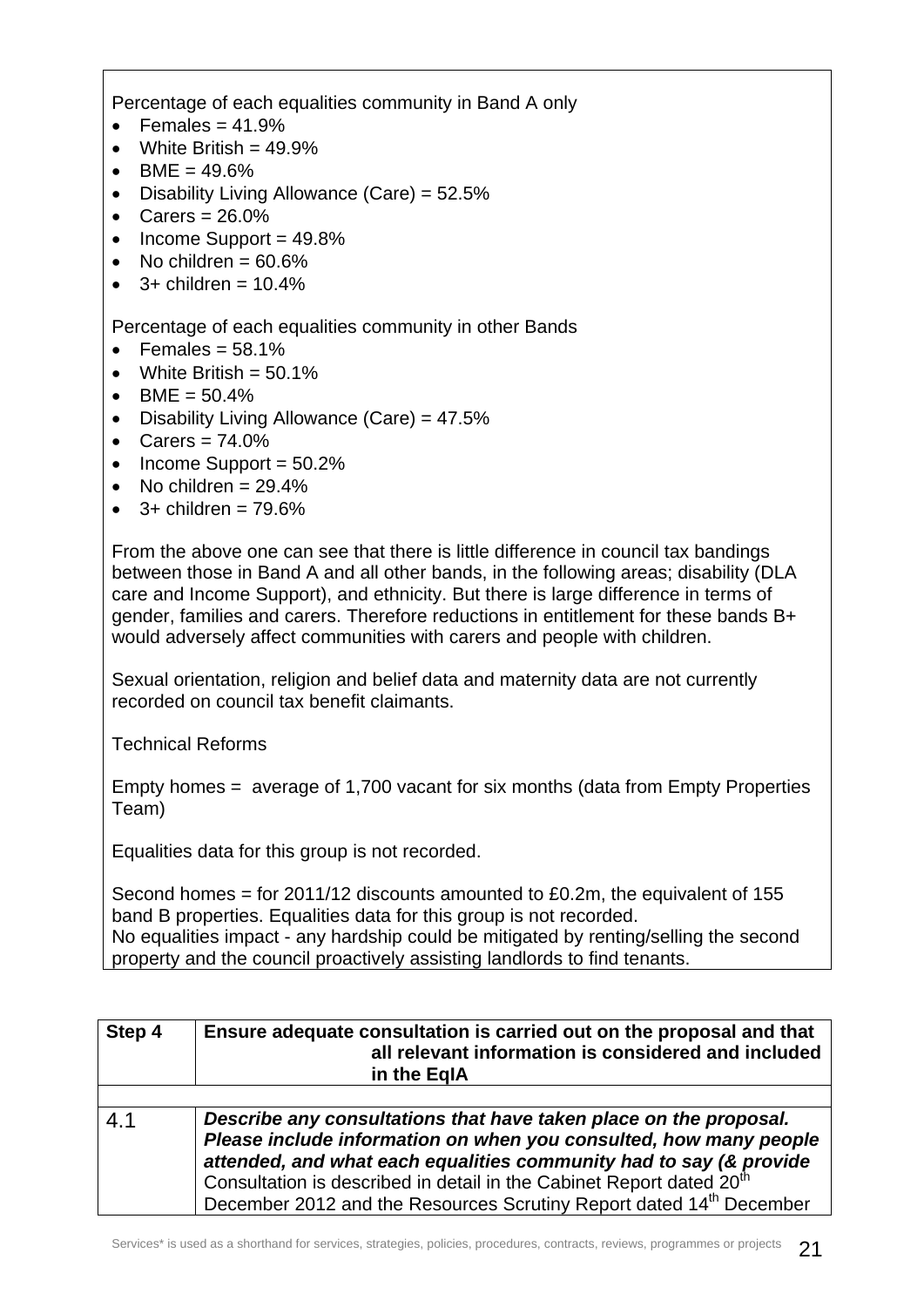| Step 4 | Ensure adequate consultation is carried out on the proposal and that                                                                                                                                                                                                                                                                                                                            |
|--------|-------------------------------------------------------------------------------------------------------------------------------------------------------------------------------------------------------------------------------------------------------------------------------------------------------------------------------------------------------------------------------------------------|
|        | all relevant information is considered and included                                                                                                                                                                                                                                                                                                                                             |
|        | in the EqIA<br>2012.                                                                                                                                                                                                                                                                                                                                                                            |
|        |                                                                                                                                                                                                                                                                                                                                                                                                 |
|        | To date the following have been engaged in the shaping of the proposals:<br><b>Equalities officers</b>                                                                                                                                                                                                                                                                                          |
|        | Representatives from Homelessness team, Welfare Rights And Money<br>Advice Service, Landlord Services, Benefit and Council tax policy<br>officers, Finance officers                                                                                                                                                                                                                             |
|        | Engagement with informal cabinet and relevant executive briefings<br>$\bullet$<br>Engagement with DWP and DCLG, Core Cities and a range of other<br>local authorities.                                                                                                                                                                                                                          |
|        | Online webpage with link to survey<br>'Consultation finder' with link to questionnaire                                                                                                                                                                                                                                                                                                          |
|        | Open meetings across the city<br>$\bullet$                                                                                                                                                                                                                                                                                                                                                      |
|        | 5 drop in sessions including one with community groups                                                                                                                                                                                                                                                                                                                                          |
|        | Paper questionnaires (including 'Citizen's Panel, current claimant, open<br>and secure surveys)                                                                                                                                                                                                                                                                                                 |
|        | Following consultation feedback further consideration has been given to<br>extending vulnerability, especially regarding disabled person, under which<br>the following groups were considered;                                                                                                                                                                                                  |
|        | Claimant/Partner in receipt Disability Living Allowance low rate care<br>$\bullet$<br>Claimant/Partner in receipt support component of Employment and<br>$\bullet$<br><b>Support Allowance</b>                                                                                                                                                                                                  |
|        | Claimant lives in self contained 'supported accommodation'.<br>$\bullet$<br>Claimant/Partner has received any kind of homelessness advice or re-<br>$\bullet$<br>housing.                                                                                                                                                                                                                       |
|        | Provision of an 'exceptional circumstances' vulnerability fund<br>$\bullet$                                                                                                                                                                                                                                                                                                                     |
|        | After analysing the impact and viability of the above options it has been<br>agreed to extend the definition of vulnerability to include where the<br>claimant or partner in receipt Disability Living Allowance low rate care.                                                                                                                                                                 |
|        | This addition means that more disabled people will be protected (227)<br>households), but will have minimal impact on the remaining non vulnerable<br>working age recipients.                                                                                                                                                                                                                   |
|        | Following the government announcement's on 16 <sup>th</sup> October 2012 of an<br>additional one off £788k transitional grant to local authorities to those<br>authorities who design schemes that meet certain government criteria to<br>limit Council Tax Reductions to 8.5%, further public and organisational<br>engagement on additional options 4 - 6 that are grant complaint were held. |
|        | This additional engagement ran from the $26th$ October - 14 December<br>2012 and will take the following forms;                                                                                                                                                                                                                                                                                 |
|        | Advice Agency update sessions<br>٠<br>Registered Social Landlord update session<br>٠<br>Community Group update session<br>$\bullet$<br>E-mail invite for additional comment to all known internal and external                                                                                                                                                                                  |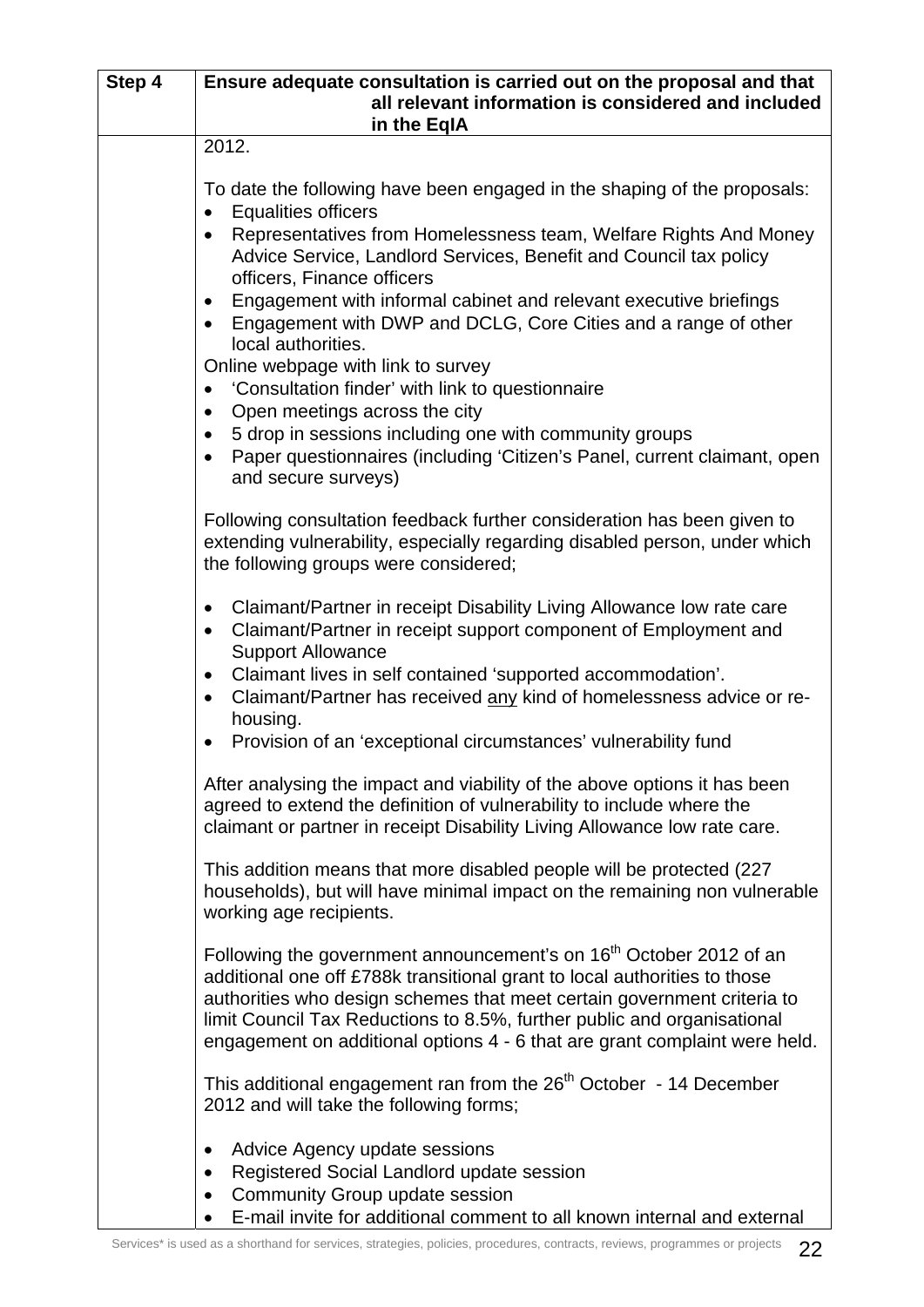| Step 4 | Ensure adequate consultation is carried out on the proposal and that<br>all relevant information is considered and included<br>in the EgIA           |
|--------|------------------------------------------------------------------------------------------------------------------------------------------------------|
|        | stakeholders<br>Re-opening on CTR helpline – updated with new information<br>Re-launch of CTR consultation webpage - updated with new<br>information |
|        | The above was re-advertised in many ways including to our known<br>consultation respondents and a variety of other methods.                          |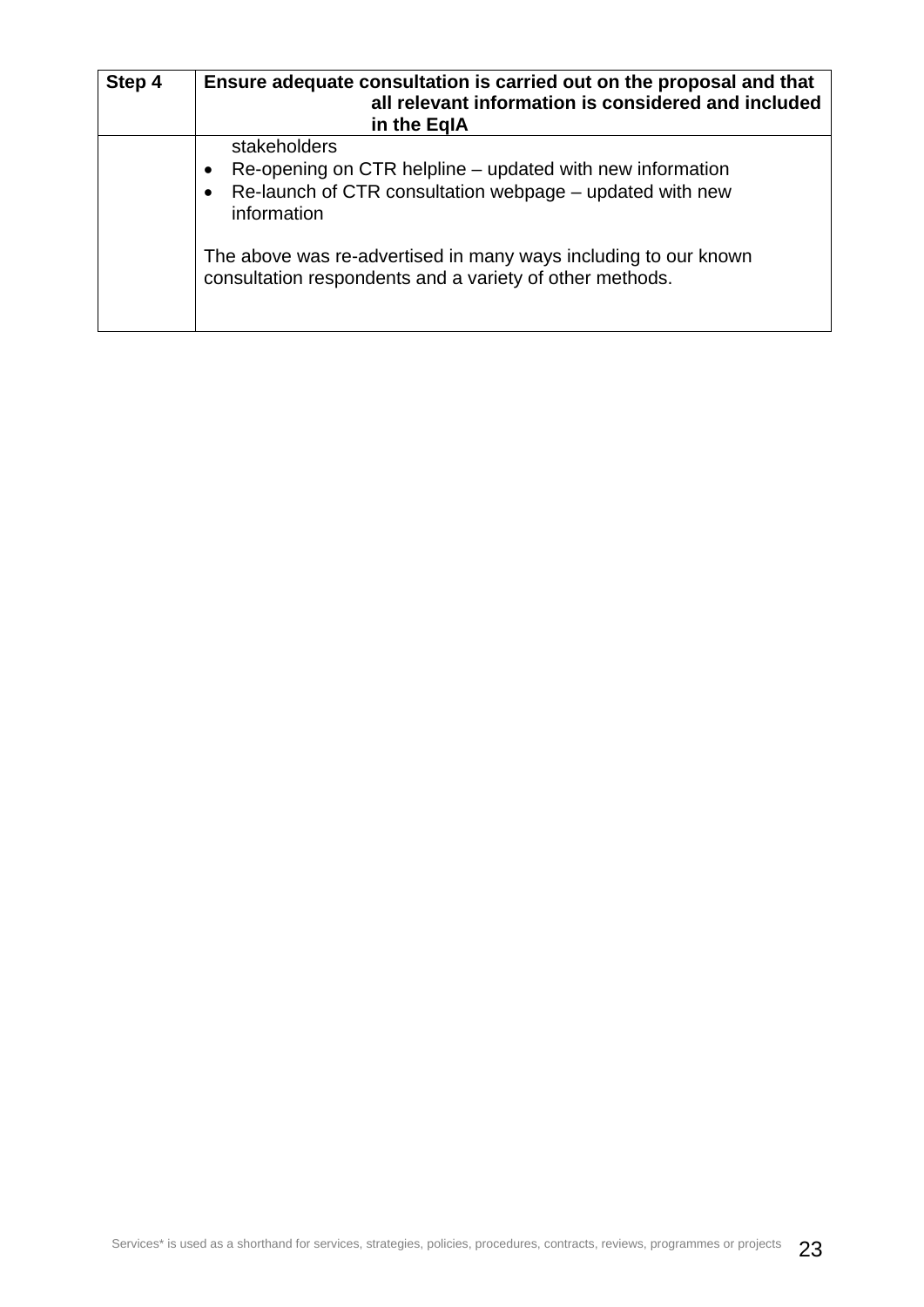| Step 5 – Giving due regard to the impact of your proposal on equalities communities                                                                                                                                                                                                                                                                                                                                                                                                                                                                                                                                                                                                                                                                                                    |                                                                                                                                                                                                   |                                                                                                                                                                                                                                                                                                                                                                                          |                          |                                                                                                                                        |  |
|----------------------------------------------------------------------------------------------------------------------------------------------------------------------------------------------------------------------------------------------------------------------------------------------------------------------------------------------------------------------------------------------------------------------------------------------------------------------------------------------------------------------------------------------------------------------------------------------------------------------------------------------------------------------------------------------------------------------------------------------------------------------------------------|---------------------------------------------------------------------------------------------------------------------------------------------------------------------------------------------------|------------------------------------------------------------------------------------------------------------------------------------------------------------------------------------------------------------------------------------------------------------------------------------------------------------------------------------------------------------------------------------------|--------------------------|----------------------------------------------------------------------------------------------------------------------------------------|--|
| <b>Equalities Group</b>                                                                                                                                                                                                                                                                                                                                                                                                                                                                                                                                                                                                                                                                                                                                                                | <b>Band Restriction</b>                                                                                                                                                                           | Increased contribution to shortfall                                                                                                                                                                                                                                                                                                                                                      | <b>Fully</b><br>funded   | <b>Technical</b><br><b>Reforms</b>                                                                                                     |  |
| Age<br>Pensioners are fully protected<br>All vulnerable working age<br>claimants are protected<br>Children under 18 are not<br>eligible for council tax.                                                                                                                                                                                                                                                                                                                                                                                                                                                                                                                                                                                                                               | Disproportionately protects<br>households with no children -<br>61% (10,691)<br>Protects 39% (4260) of families<br>with 1-2 children, 25% (790) 3-<br>5 children and 29% (46) of 6-11<br>children | Younger people are not over<br>represented as council tax claimants<br>therefore all claimants, excluding<br>pensioners and vulnerable working<br>age claimants, will be affected<br>equally.                                                                                                                                                                                            | <b>Not</b><br>applicable | <b>Not</b><br>applicable                                                                                                               |  |
| <b>Disability</b><br>• The following are protected -<br>• Any family member in receipt of<br><b>Disability Living Allowance Care</b><br>(low, middle or high) or PIP<br>equivalent - daily living<br>component, enhanced rate<br><b>Disability and Enhanced</b><br>Disability premiums for<br>dependants (also child poverty).<br>• Children in receipt of any rate of<br><b>Disability Living Allowance Care</b><br>will be protected<br>• The War disablement households<br>will also receive protection<br>• This should be positive for<br>individuals with sensory and/or<br>physical impairments. However<br>people with learning difficulties<br>and/or mental health issues are<br>often on the lower rate and be<br>disadvantaged compared to<br>other disabled people. Other | 50% of DLA care and mobility,<br>IS, ESA (IB) recipients will be<br>protected                                                                                                                     | Disabled people are over represented<br>within the group of council tax<br>claimants, but as a significant<br>proportion of disabled people would<br>be in the 'protected' category, we<br>would anticipate remaining disabled<br>people are not over represented.<br>Therefore all claimants, excluding<br>pensioners and vulnerable working<br>age claimants, will be affected equally | <b>Not</b><br>applicable | Empty<br>property -<br>individuals<br>who are<br>having major<br>adaptations<br>to a property<br>will be<br>protected as<br>vulnerable |  |

Services\* is used as a shorthand for services, strategies, policies, procedures, contracts, reviews, programmes or projects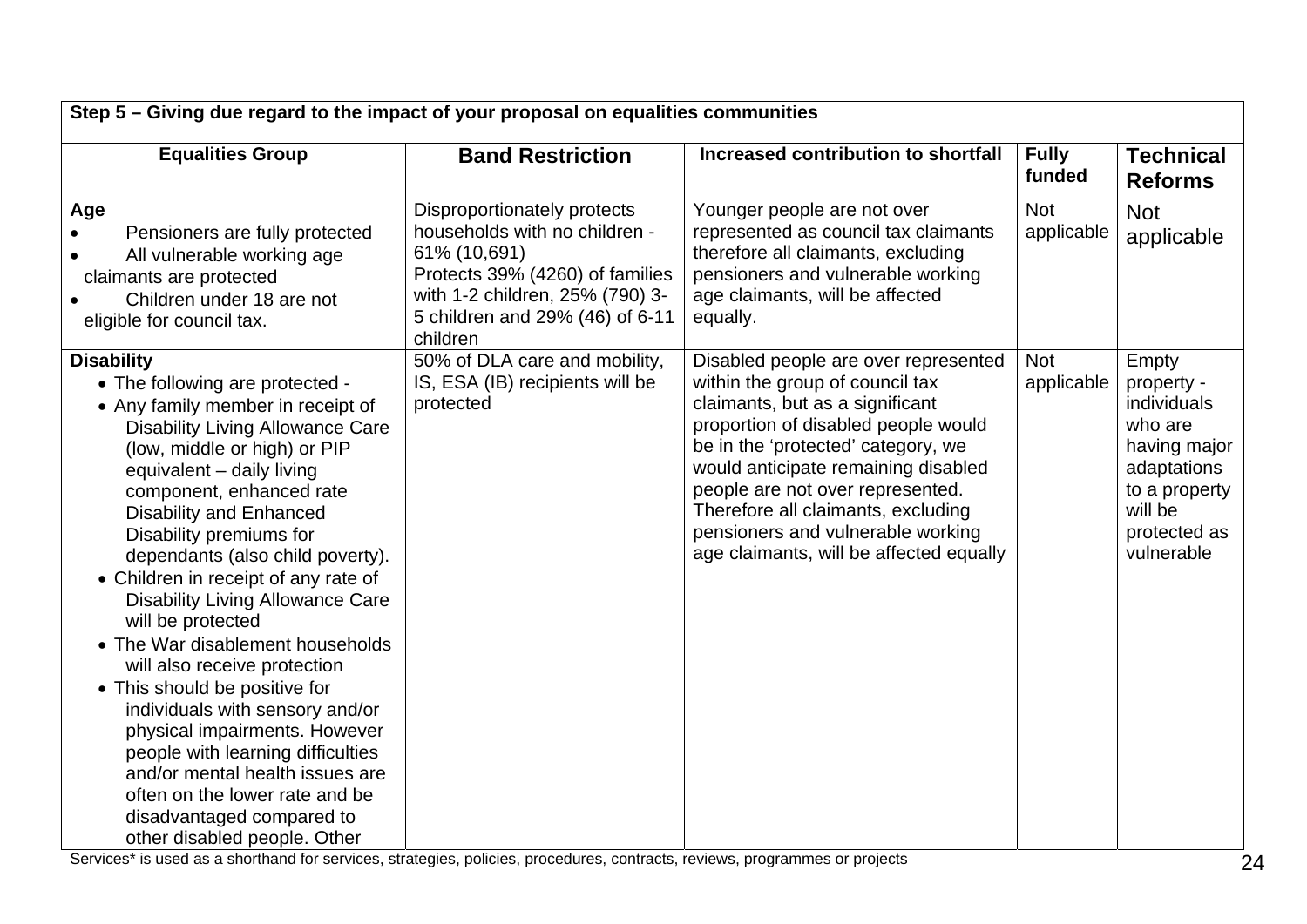| disabled groups however will                                       |                                             |                                                                                                      |            |                       |
|--------------------------------------------------------------------|---------------------------------------------|------------------------------------------------------------------------------------------------------|------------|-----------------------|
| receive no protection<br><b>Ethnicity</b>                          | 50% or more of White British                | BME communities are not over                                                                         | <b>Not</b> | <b>Not</b>            |
| Young and BME males are over-                                      | (7693), 54% of White Other                  | represented as council tax claimants                                                                 | applicable | applicable            |
| represented for homeless duty and the                              | (547) and 49% BME (1832)                    | therefore there is not a                                                                             |            |                       |
| protection of this group should                                    | recipients would be protected               | disproportionate impact as all                                                                       |            |                       |
| contribute to their protection                                     |                                             | claimants, excluding pensioners and                                                                  |            |                       |
| There is no specific protection applied<br>on grounds of ethnicity |                                             | vulnerable working age claimants, will<br>be affected equally                                        |            |                       |
| <b>Children/Families</b>                                           | Disproportionately protects                 | All claimants, excluding pensioners                                                                  | <b>Not</b> | <b>Not</b>            |
| Children over 5 are affected differently                           | households with no children -               | and vulnerable working age                                                                           | applicable | applicable            |
| depending on the scheme                                            | 61% (10,691)                                | claimants, will be affected equally                                                                  |            |                       |
|                                                                    | Protects 39% (4260) of families             |                                                                                                      |            |                       |
|                                                                    | with 1-2 children, 25% (790) 3-             |                                                                                                      |            |                       |
|                                                                    | 5 children and 29% (46) of 6-11<br>children |                                                                                                      |            |                       |
| Gender                                                             | Disproportionately protects                 | Women would be more affected than                                                                    | <b>Not</b> | Empty                 |
| Women are over represented for                                     | male households 42% of                      | men as most claimants are women.                                                                     | applicable | Property $-$          |
| the city (59% female claimants as                                  | female (7819) claimants would               | However women benefit more than                                                                      |            | individuals           |
| opposed to 40% male claimants 1%                                   | be protected and 61% of males               | men from the protections offered to                                                                  |            | (women in             |
| unknown)                                                           | (7825)                                      | vulnerable groups                                                                                    |            | the vast<br>majority) |
| 90%+ of lone parents with<br>children under 5 years are female     |                                             |                                                                                                      |            | fleeing               |
| and would be protected                                             |                                             |                                                                                                      |            | domestic              |
| Women are over represented as                                      |                                             |                                                                                                      |            | violence              |
| carers and protected as below                                      |                                             |                                                                                                      |            | could be              |
|                                                                    |                                             |                                                                                                      |            | over                  |
|                                                                    |                                             |                                                                                                      |            | represented           |
| <b>Carers</b>                                                      | Not applicable                              |                                                                                                      |            | in this group         |
| Anyone in receipt of Carers Allowance                              |                                             |                                                                                                      |            |                       |
| and Carers Premium are protected.                                  |                                             |                                                                                                      |            |                       |
| Pregnancy and maternity                                            |                                             | Data not collected therefore we cannot anticipate impact of a band restriction. We would anticipate  |            |                       |
| <b>Religion and Belief</b>                                         |                                             | these groups are not disproportionately claiming council tax benefits and therefore would be equally |            |                       |

Services\* is used as a shorthand for services, strategies, policies, procedures, contracts, reviews, programmes or projects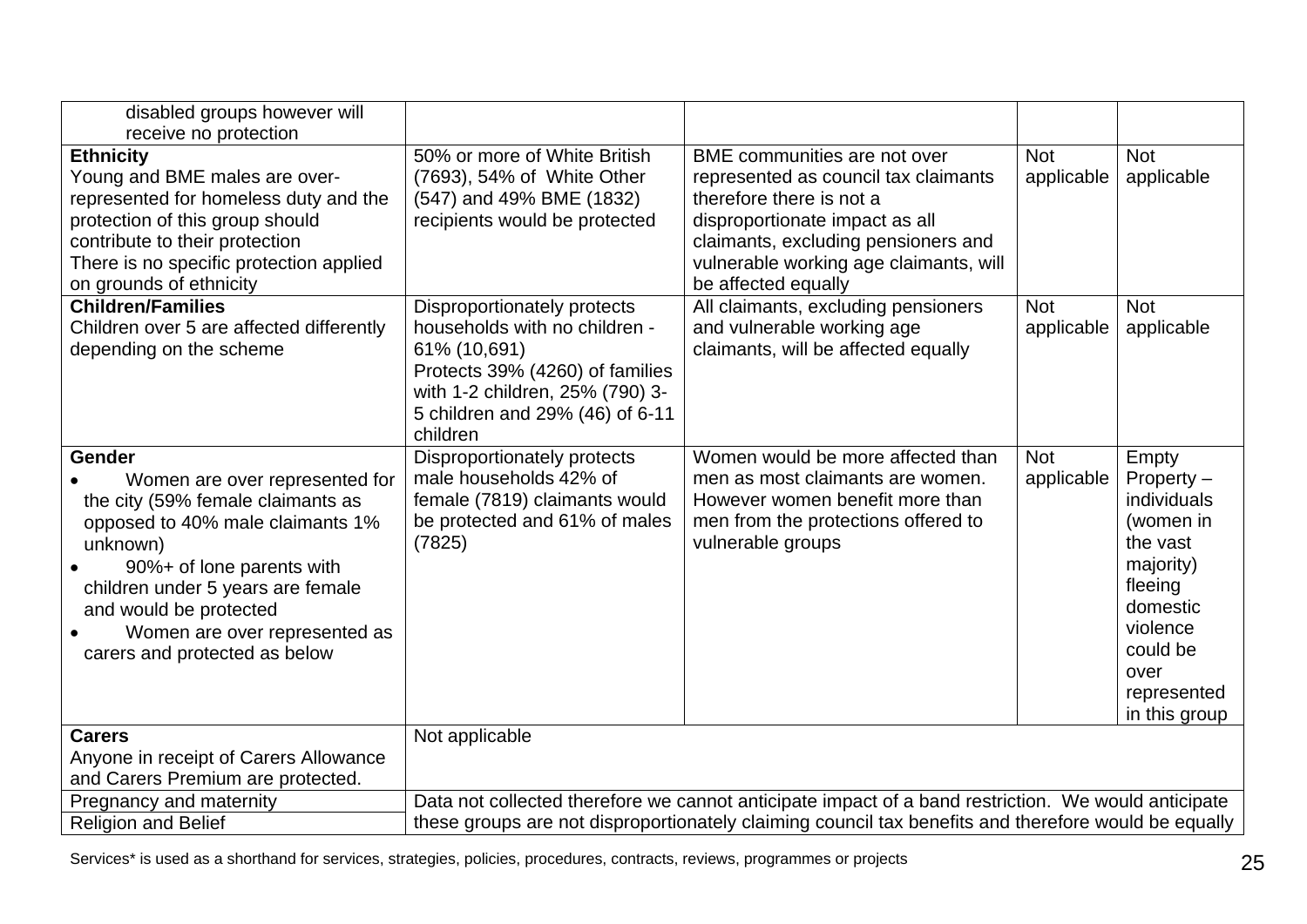| Sexual Orientation       | affected by a increased contribution to the shortfall. We anticipate fully funding the scheme and the |
|--------------------------|-------------------------------------------------------------------------------------------------------|
| <sup>1</sup> Transgender | technical reforms would not have a differential impact on these groups.                               |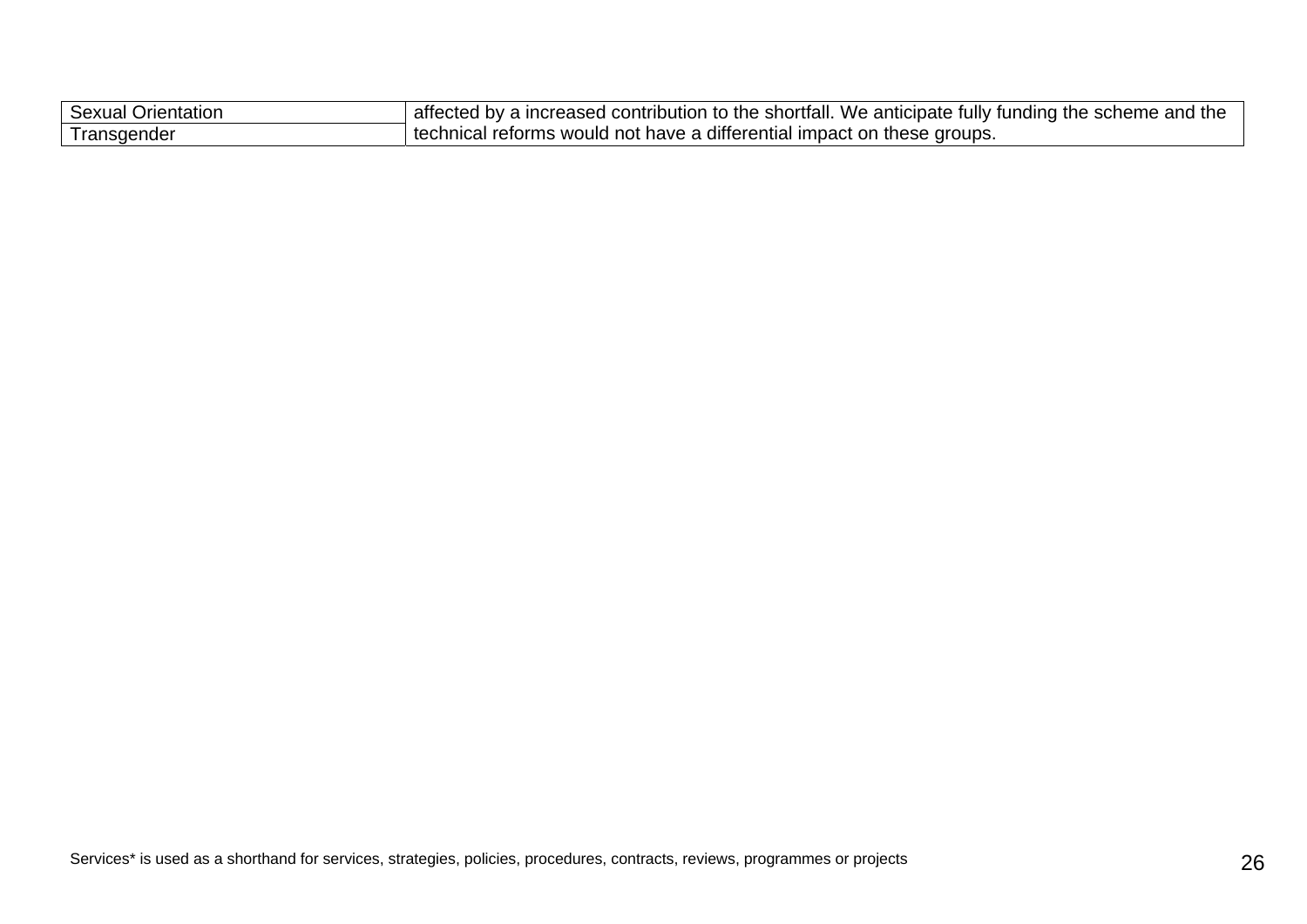## *5.2Giving due regard to the impact of your proposal on equalities communities*  **Next steps**

Note the following from initial consultation responses;

- Older people (over 65's) were slightly more in favour of protecting current CTB claimants when compared to younger respondents
- Disabled people were more in favour on continuing with the current scheme without any cuts
- 5 6% of respondents classed themselves as from Black and minority ethnic backgrounds.
- There were similar views on the options regardless of gender
- People with a religion were more in favour of protecting current CTB claimants.

## **6.1**

### *Describe how, in completing steps 1-5, you have given due regard to the three aims of the public sector equality duty.*

The equalities impact assessment reveals that if a banding restriction were imposed and Band A was protected (above other bands) this would particularly protect/advantage all people with no children and disabled claimants. It would particularly benefit people with no children. Carers, women and people with 3+ children would not be protected/advantaged. The protection, however, of carers and lone parents with children under 5 should help to mitigate this.

The options that involve either fully funding or involve increasing contribution across all non-vulnerable claimants' payments would not disproportionately affect BME groups, younger people. The cut would be imposed across all households and affect people equally. We do not know the proportion of women who are pregnant, people with or without a religion or belief or LGBT people within each banding but cannot anticipate any differential effect if the cut is imposed across all households.

It is difficult to anticipate accurately who would find it more difficult to pay as this is dependent upon individual circumstance rather than belonging to an equalities community. Women and disabled people are more likely to be Council Tax claimants, but a significant proportion of vulnerable disabled people and women will be excluded from additional payments as they will be included in the protected vulnerable groups. This applies to technical reforms, although it is recognised there could be some impact upon women fleeing domestic violence who may have an empty property for a period of time.